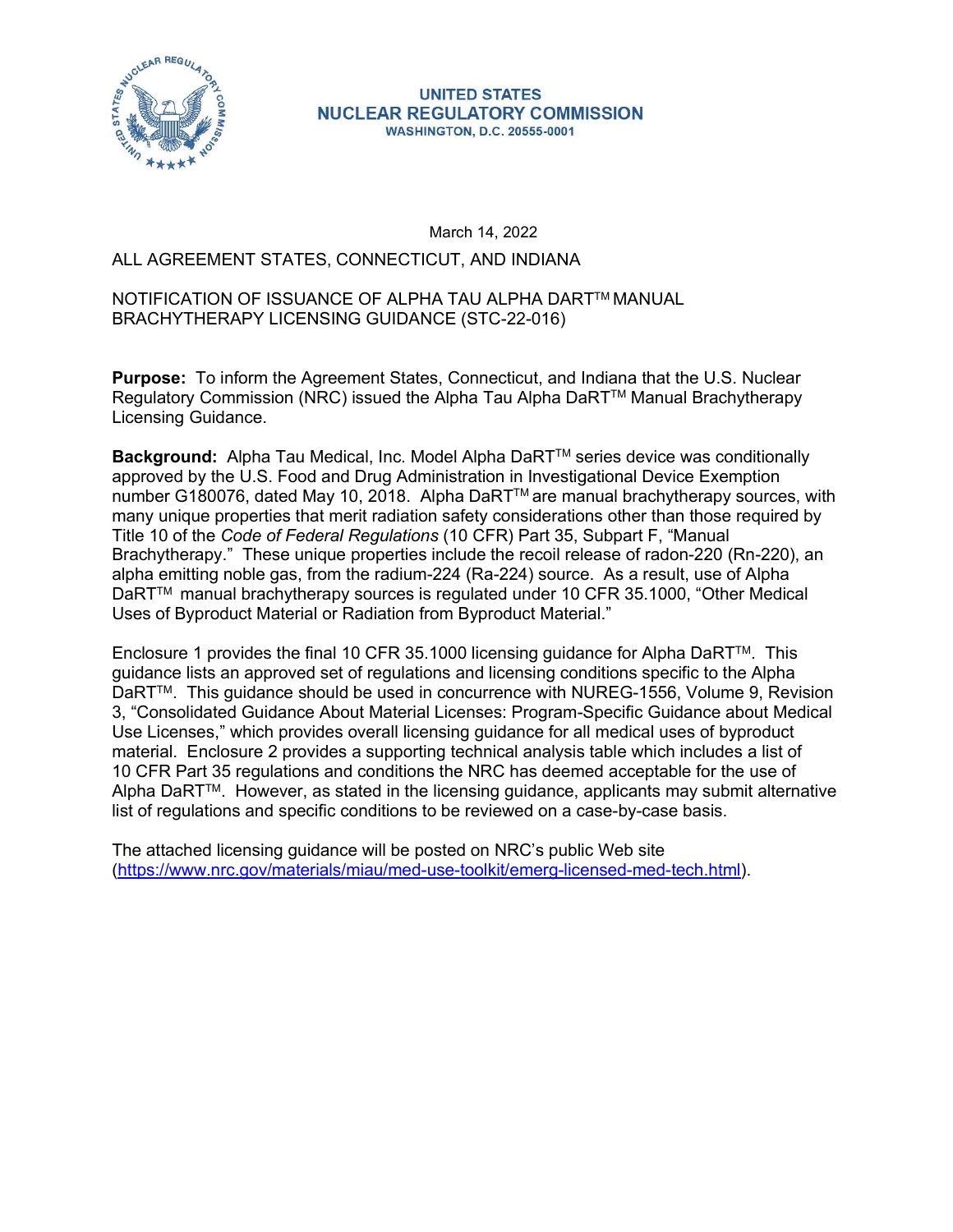STC-22-016<br>If you have any questions regarding this correspondence, please contact me at 301-415-3340<br>or the individual named below: If you have any questions regarding this correspondence, please contact me at 301-415-3340 or the individual named below: STC-22-016 2<br>
If you have any questions regarding this correspondence, please contact me at 301-415-3340<br>
or the individual named below:<br>
POINT OF CONTACT: Katie Tapp, Ph.D.<br>
E-MAIL: <u>Katherine.Tapp@nrc.gov</u><br>
E-MAIL: <u>Kath</u>

TELEPHONE: (301) 415-0236

Signed by Anderson, Brian on 03/14/22

Brian C. Anderson, Chief State Agreement Liaison Programs Branch Division of Materials Safety, Security, State, and Tribal Programs Office of Nuclear Material Safety and Safeguards

Enclosures:

1. Alpha Tau Alpha DaRT™ Manual Brachytherapy Licensing Guidance 2.Consolidated Technical

Analysis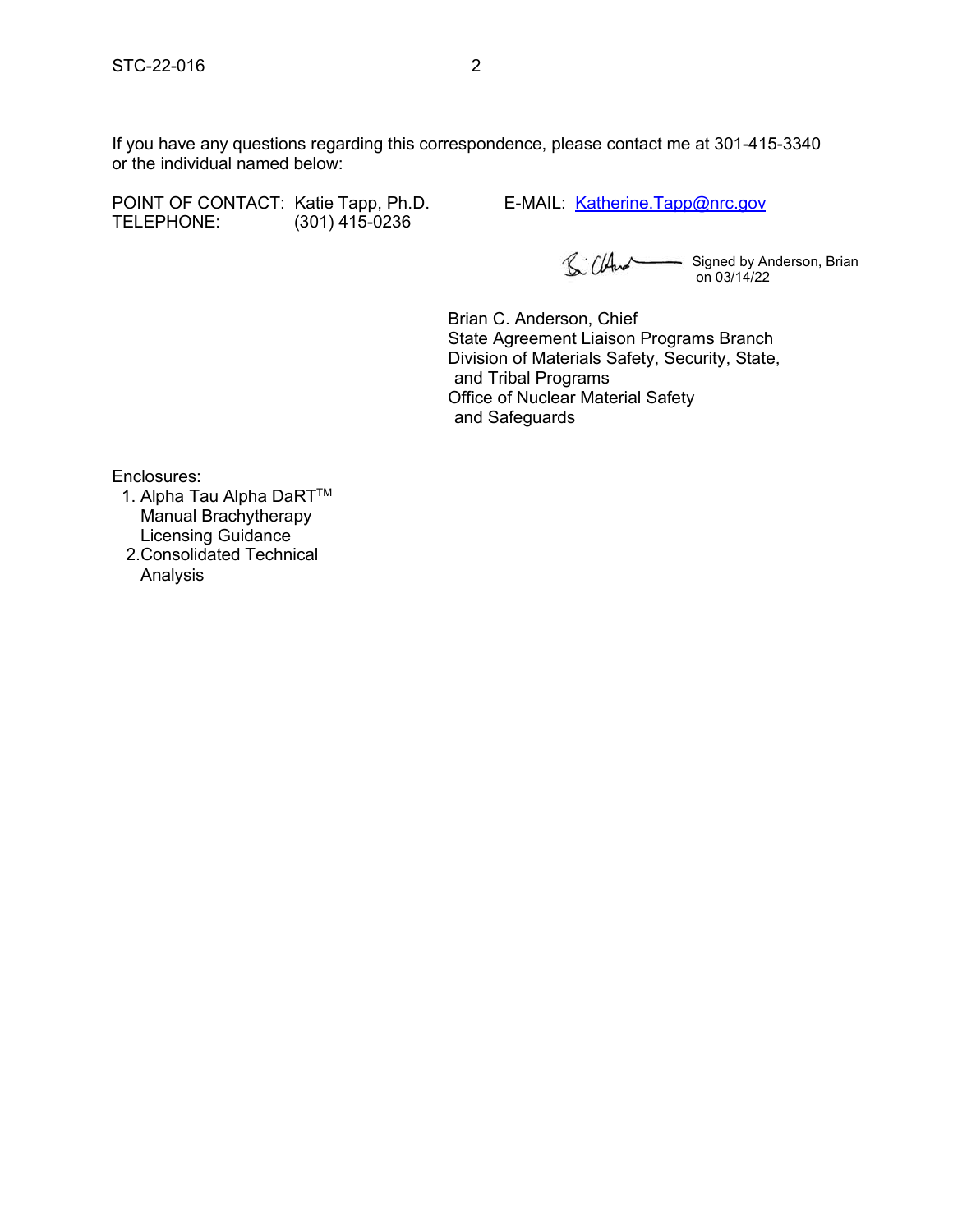STC-22-016 STC letter Notification of Issuance of Alpha Tau Alpha Dart Manual Brachytherapy Licensing Guidance DATE March 14, 2022

**DISTRIBUTION:** TClark, NMSS/MSST KWilliams, NMSS/MSST

#### ADAMS Accession No.: Ltr ML22068A221

| <b>IOFFICE</b> | INMSS/MSST<br>I/MSEB | INMSS/MSST           | <b>INMSS/MSST/MSEB INMSS/MSST/SALB</b> |                            |
|----------------|----------------------|----------------------|----------------------------------------|----------------------------|
| <b>NAME</b>    | KTapp                | _CValentin-Rodriguez | <b>CEinberg</b>                        | BAI<br><i>CE</i> BAnderson |
| <b>IDATE</b>   | Mar 9, 2022          | Mar 11, 2022         | Mar 11, 2022                           | Mar 14, 2022               |

**OFFICIAL RECORD COPY**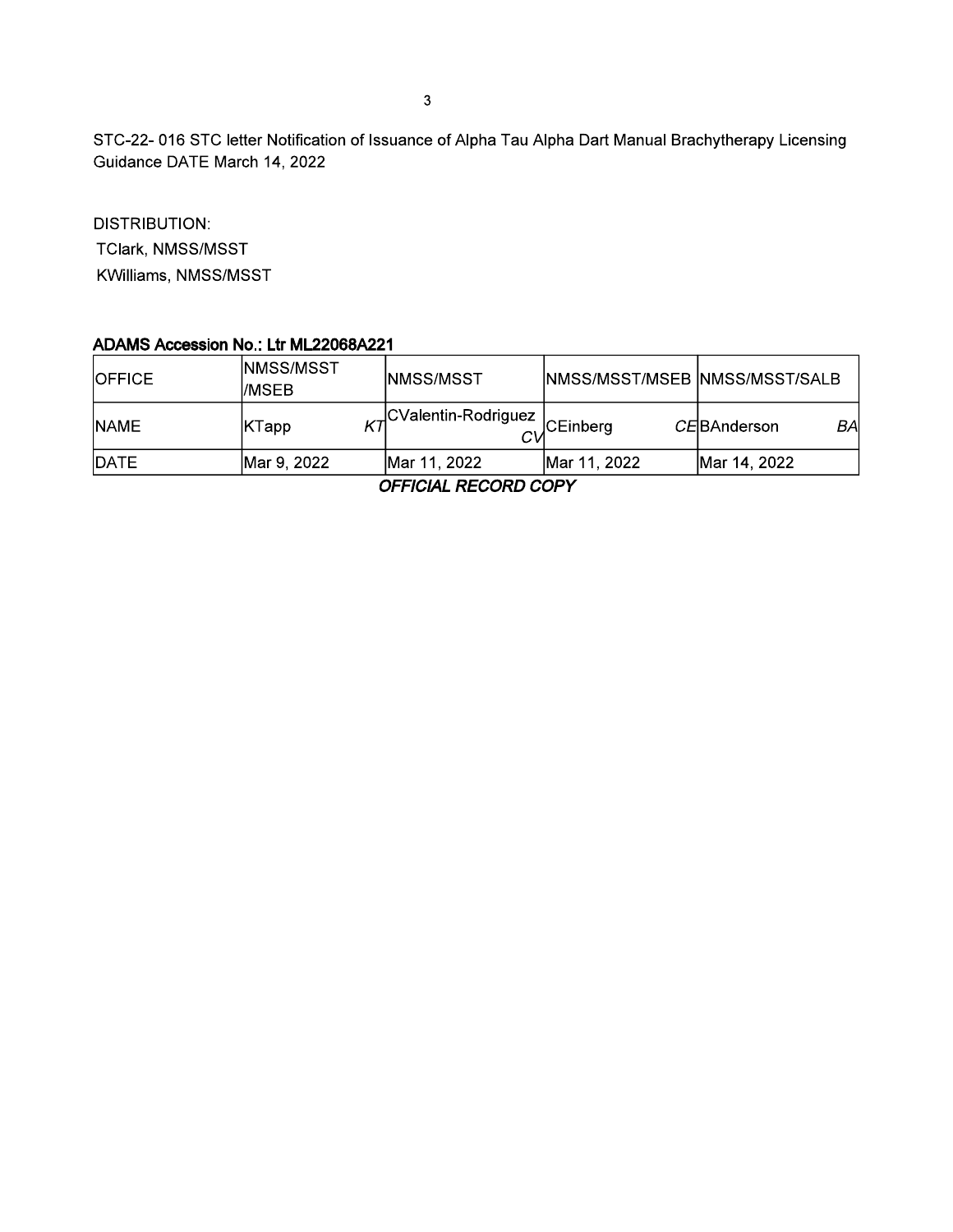# **Alpha Tau Alpha DaRTTM Manual Brachytherapy Licensing Guidance**

**March 10, 2022** 

**NRC Contact**  Katie Tapp (301) 415-0236 MedicalQuestions.Resource@nrc.gov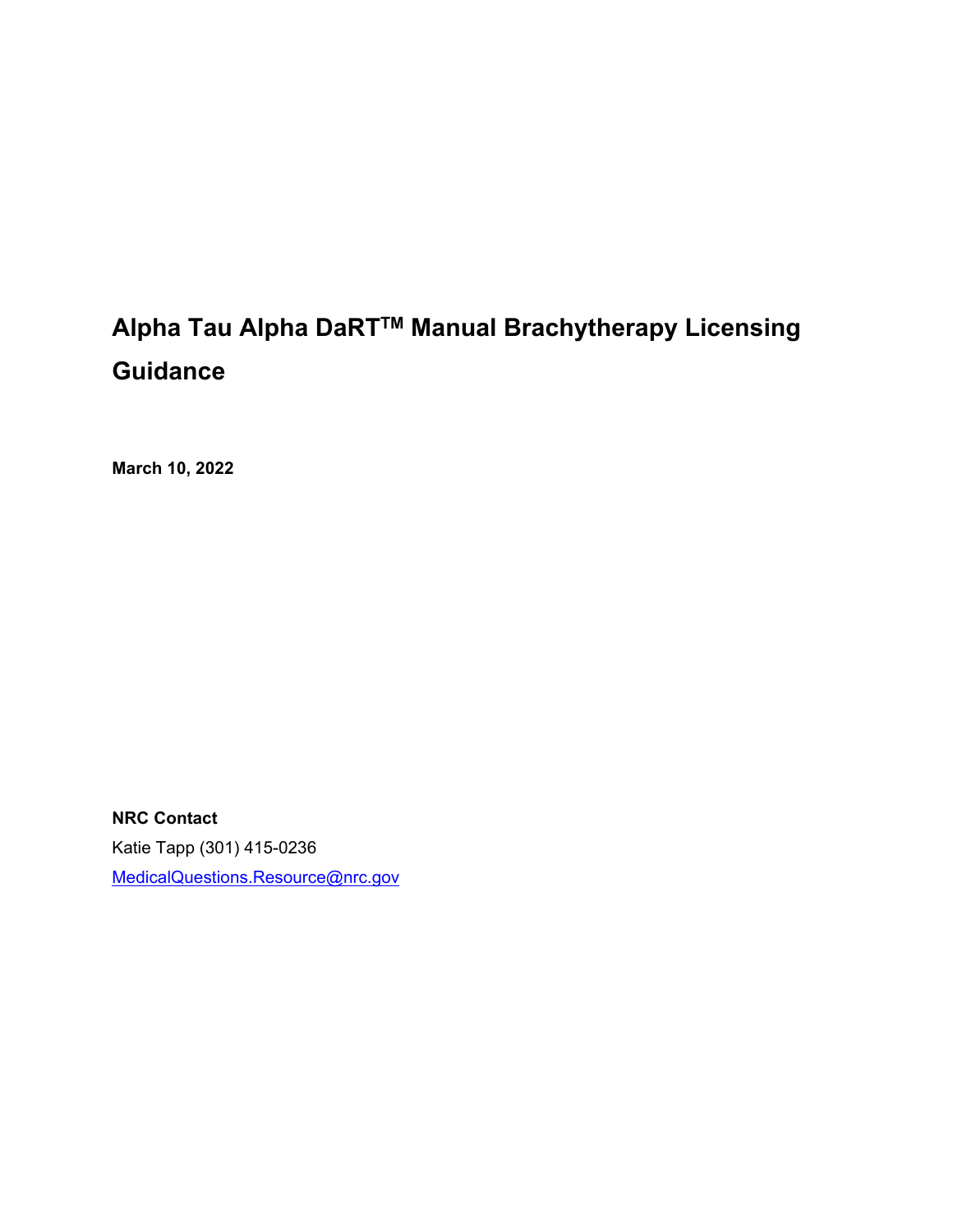#### **Table of Contents**

| 1   |     |  |
|-----|-----|--|
| 2   |     |  |
| 3   |     |  |
| 4   |     |  |
| 5   |     |  |
|     | 5.1 |  |
|     | 5.2 |  |
| 6.  |     |  |
|     | 6.1 |  |
|     | 6.2 |  |
|     | 6.4 |  |
|     | 6.5 |  |
|     | 6.8 |  |
|     | 6.9 |  |
| 7.  |     |  |
|     | 7.1 |  |
|     | 7.2 |  |
|     | 7.3 |  |
|     | 7.4 |  |
|     | 7.5 |  |
| 8.  |     |  |
|     | 8.1 |  |
|     | 8.2 |  |
| 9.  |     |  |
| 10. |     |  |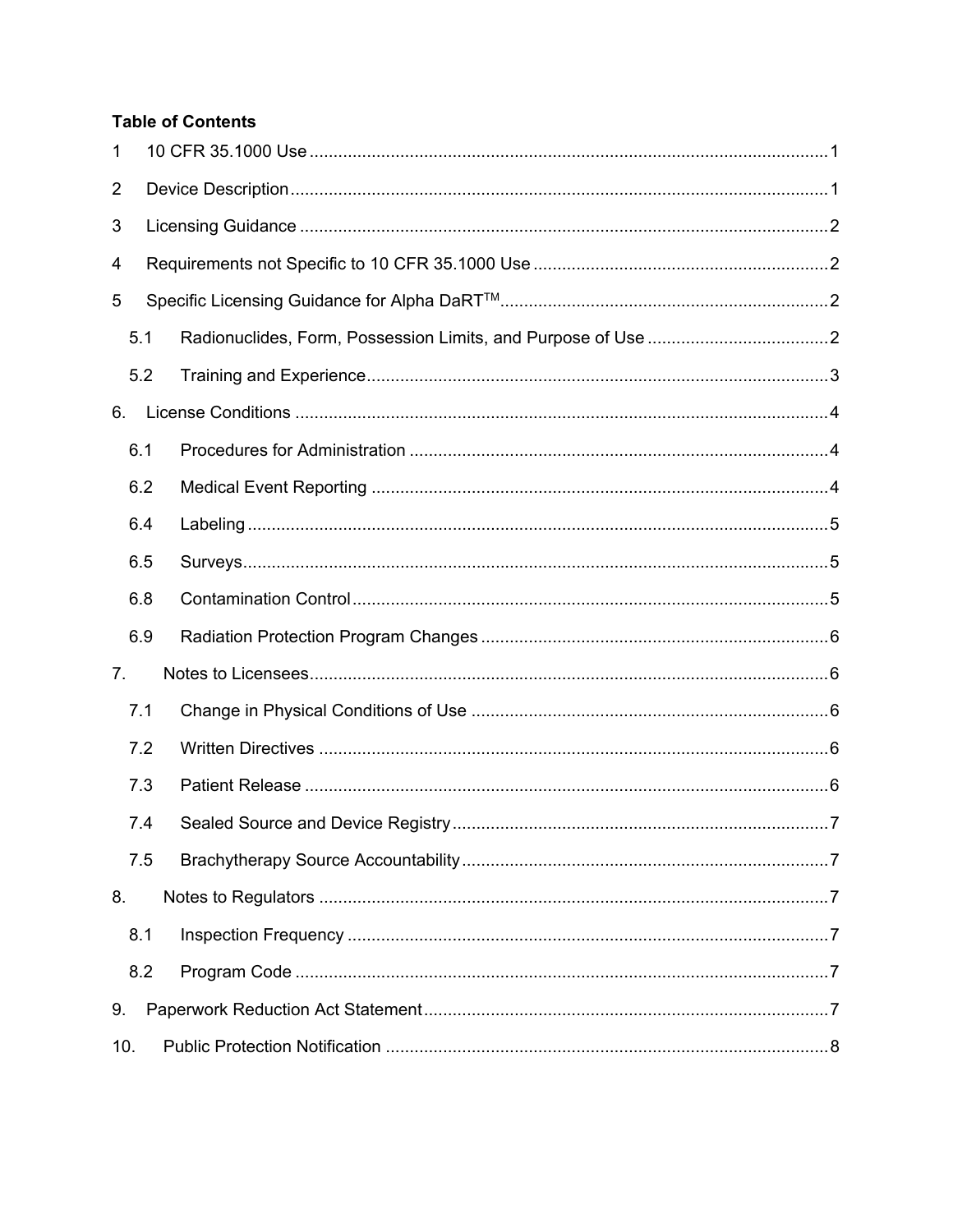#### **1 10 CFR 35.1000 Use**

Alpha DaRT<sup>™</sup> (Diffusing Alpha-emitters Radiation Therapy) are manual brachytherapy sources, with many unique properties that merit radiation safety considerations other than those required by Title 10 of the *Code of Federal Regulations* (CFR) Part 35, Subpart F, "Manual Brachytherapy." These unique properties include the release of radon-220 (Rn-220), an alpha emitting noble gas from the radium-224 (Ra-224) source, in tissue. As a result, Alpha DaRT™ is regulated under 10 CFR 35.1000, "Other medical uses of byproduct material or radiation from byproduct material."1

#### **2 Device Description**

 $\overline{a}$ 

The Alpha DaRT™ device is a source and applicator designed for manual brachytherapy. The Alpha DaRTTM source are Ra-224 seeds, which are implanted into the tumor using an Alpha DaRT<sup>™</sup> applicator according to a pre-determined plan. Inside the tumor, the Ra-224 decays by alpha emission and the seeds release Rn-220 by recoil. Rn-220 is a noble gas and will diffuse in the extra- and intra-cellular space near the seed, occasionally entering and leaving the porous network of tumor blood vessels. Irradiation of tissue continues through beta and alpha emissions throughout the remainder of the decay chain. The seeds are made of a stainless steel with layer of Ra-224 affixed to the surface of the tube.

The applicator comprises two major components:

- 1. a needle or catheter, in the form of a Kapton tube, with the Alpha DaRT<sup>TM</sup> seeds placed in it. The Alpha DaRTTM seeds are stringed on a biocompatible suture and loaded inside a rigid needle or flexible catheter and sealed inside with glycerin; and
- 2. a stylet (plunger) inserted into the needle cannula (or catheter), reaching the back end of the Alpha DaRT™ seeds. During administration, the strung seeds are pushed through the glycerin into the tumor volume via the plunger.

In addition, there are two auxiliary components of the applicator:

- 1. a protective cap is attached to the needle or catheter to prevent inadvertent damage during transportation; and
- 2. a safety screw, which secures the needle and the stylet firmly together.

More information about the device can be found in its Sealed Source and Device Registry, MA-1426-D-101-S. The Alpha DaRT™ series device was conditionally approved by the U.S. Food and Drug Administration in Investigational Device Exemption number G180076, dated May 10, 2018, for temporary implant therapy.

 $1$  10 CFR 35.1000 is designated as Compatibility Category D. Agreement States are not required to adopt these regulations for purposes of compatibility but are not prohibited from adopting Compatibility Category D regulations if they so choose. If Agreement States choose to adopt this licensing guidance, references to 10 CFR should be changed to the equivalent Agreement State regulations.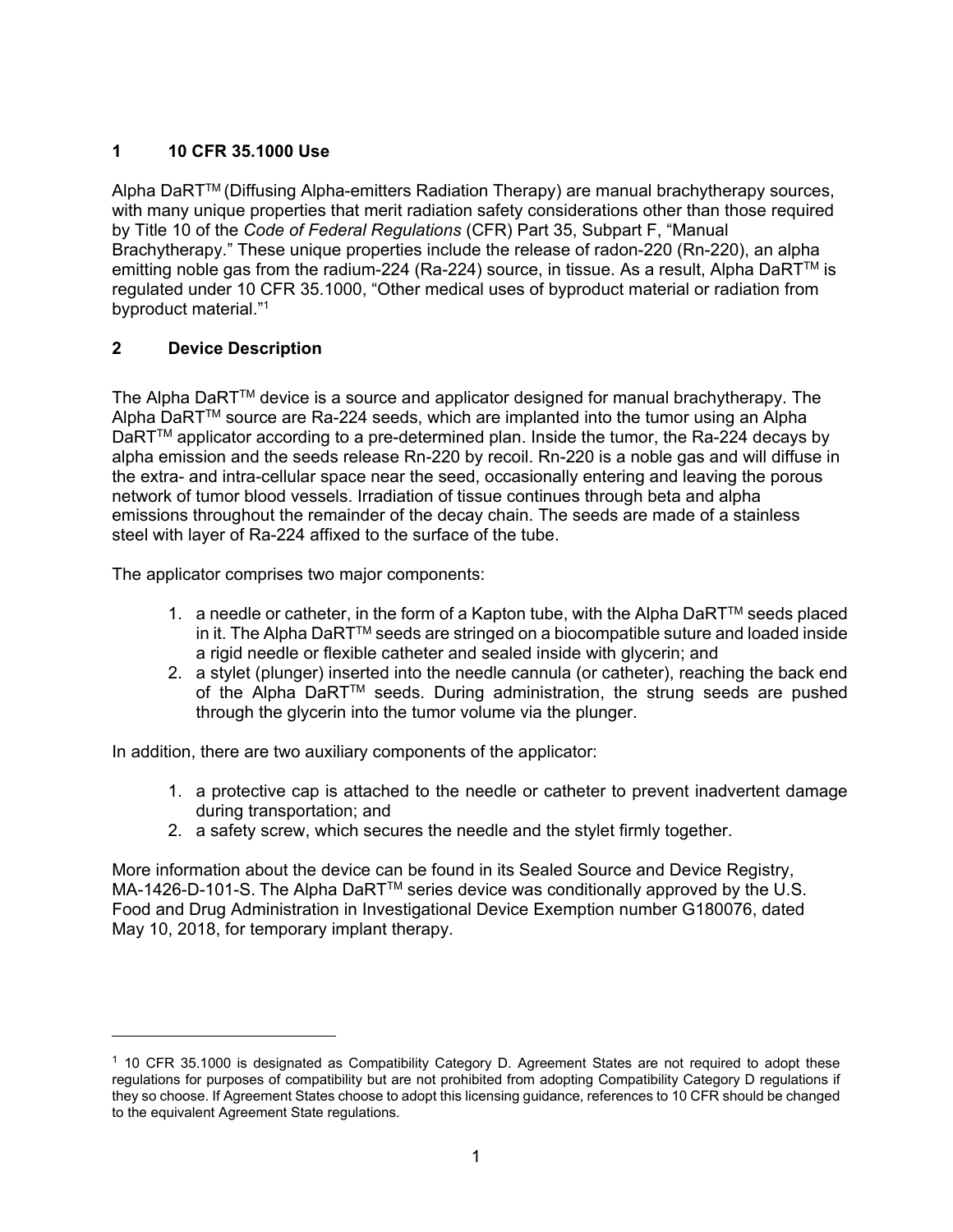#### **3 Licensing Guidance**

The license conditions listed in this document provide applicants with the acceptable means in satisfying the requirements for a license for the use of Alpha DaRT™. This information is not intended to be the only means of satisfying the requirements. The applicant must submit the information required to meet 10 CFR 30.33, "General requirements for issuance of specific licenses," and 35.12, "Application for license, amendment, and renewal", as described below. The applicant should submit additional information and commitments requested below or may, unless the information is specifically required by regulation, submit alternative information and commitments for review by the U.S. Nuclear Regulatory Commission (NRC) staff to make a licensing determination. The commitments incorporated into the license-by-license condition will be reviewed during routine inspections. If an applicant commits to the guidance provided below, the applicant must follow commitments described with the use of the word "should." This guidance may be revised as additional experience is gained regarding the medical use of Alpha DaRT<sup>™</sup>.

Applicants should also refer to NUREG-1556, Volume 9, Revision 3, "Consolidated Guidance About Material Licenses: Program-Specific Guidance about Medical Use Licenses," as it provides overall licensing guidance for all medical uses of byproduct material, including applicable model procedures for audits, occupational dose monitoring program and surveys. Guidance specific for the use of Alpha DaRT™ under 10 CFR 35.1000, "Other medical uses of byproduct material or radiation from byproduct material" are contained herein.

## **4 Requirements not Specific to 10 CFR 35.1000 Use**

Applicants must commit to meet the general requirements in 10 CFR Part 35, Subpart A— "General Information;" Subpart B—"General Administrative Requirements;" Subpart C—"General Technical Requirements;" Subpart L—"Records;" and Subpart M—"Reports," except as specified in this guidance. Additionally, applicants must meet applicable requirements of 10 CFR Part 19, "Notices, Instructions and Reports to Workers: Inspection and Investigations;" Part 20, "Standards for Protection Against Radiation;" and Part 30, "Rules of General Applicability to Domestic Licensing of byproduct material." The enclosed consolidated technical analysis table provides guidance on applicable requirements.

#### **5 Specific Licensing Guidance for Alpha DaRTTM**

## **5.1 Radionuclides, Form, Possession Limits, and Purpose of Use**

Pursuant to 10 CFR 35.12(c), the applicant must identify the radionuclide, chemical/physical form, requested maximum possession limit, and purpose of use. The information in the table below provides the suggested format for completing Item 5 (Radioactive Material) and Item 6 (Purpose of Use) on the NRC Form 313, "Application for Materials License."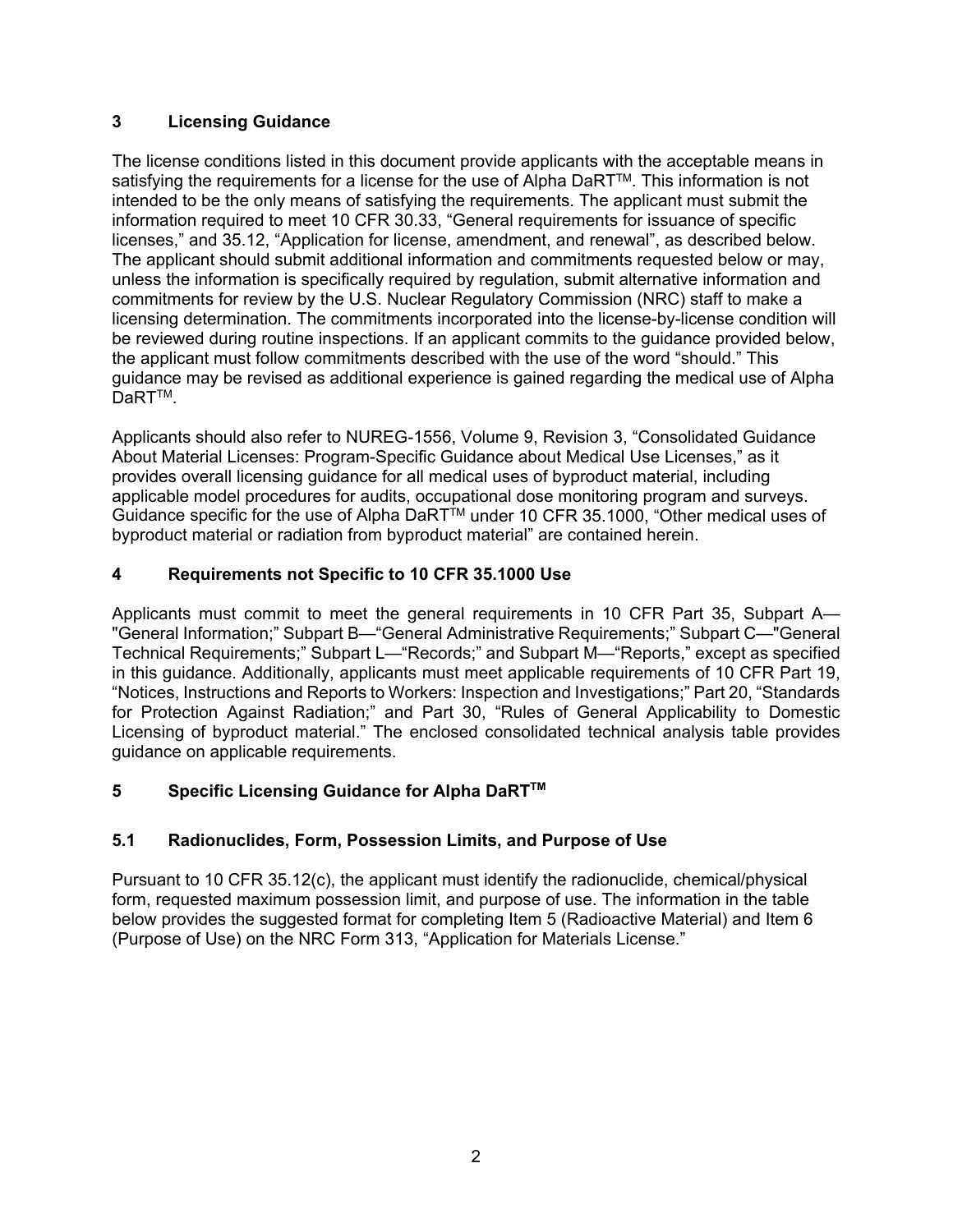| Radionuclides<br>(NRC Form 313 Item 5a)                 | Radium-224 permitted by<br>10 CFR 35.1000                                              |
|---------------------------------------------------------|----------------------------------------------------------------------------------------|
| <b>Chemical/Physical Form</b><br>(NRC Form 313 Item 5b) | Sealed sources<br>(Manufacturer Alpha Tau<br>Medical, Inc., Model No.                  |
| Maximum Possession Limit<br>(NRC Form 313 Item 5c)      | mCi                                                                                    |
| Purpose of Use<br>(NRC Form 313 Item 6)                 | Diffusing alpha emitting<br>brachytherapy procedure<br>permitted by 10 CFR<br>35.1000. |

#### **5.2 Training and Experience**

Licensees must have at least one Authorized User (AU) and Radiation Safety Officer (RSO) for Alpha DaRTTM before the source can be added to the license. NRC staff has determined the following training and experience (T&E) criteria is appropriate to authorize AUs and RSOs for Alpha DaRTTM. Applicants must submit documentation showing this criterion is met, but the applicant may submit alternative T&E commitments to be reviewed on a case-by-case basis by NRC staff. The alternative T&E commitments should include an explanation of why the applicant believes the alternative T&E commitments demonstrate that the individuals are qualified to be an AU.

#### *5.2.1 Authorized Users (AU)*

NRC has determined that individuals meeting the AU T&E criteria A and B, provided below, can be authorized for the use of Alpha DaRT™.

A.

- 1. Is identified as an AU for medical use in 10 CFR 35.1000 for Alpha DaRT<sup>TM</sup> or 10 CFR 35.400, "Use of sources for manual brachytherapy;" or
- 2. Meets the T&E requirements of 10 CFR 35.490, "Training for use of manual brachytherapy sources," including a written attestation when necessary.

And

#### B.

Has successfully completed training in delivery, safety procedures, and clinical use for Alpha DaRT<sup>™</sup>. This training may be provided by either the vendor for new users or by receiving training supervised by an AU authorized for Alpha DaRT™. Safety procedures and clinical use training should include preparing, implanting, and removing the seeds; using administrative controls to prevent a medical event; and using procedures to minimize the risk of and monitor for contamination and to ensure proper decontamination. The individual has a written attestation that the AU has satisfactorily completed these requirements and is able to independently fulfill the radiation safety-related duties as an AU for use of Alpha DaRT<sup>™</sup> brachytherapy.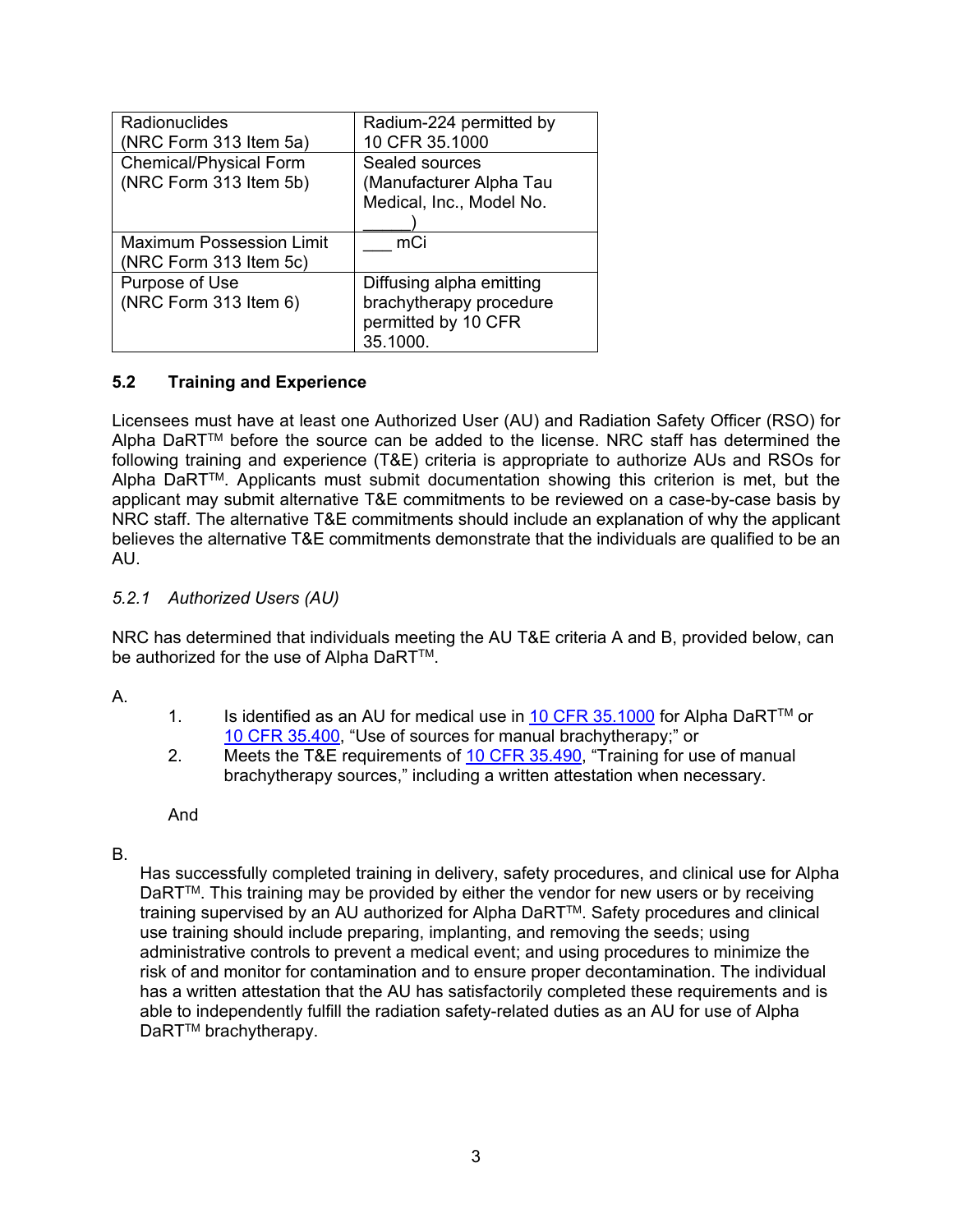#### *5.2.2 Radiation Safety Officer (RSO)*

The RSO must have training as specified in 10 CFR 35.50, "Training for Radiation Safety Officer and Associate Radiation Safety Officer," including training in radiation safety, regulatory issues, and emergency procedures for Alpha DaRT™. This training requirement may be satisfied by completing training that is supervised by an RSO, an Associate RSO, or AU authorized for Alpha DaRT, as appropriate. In addition, RSO's should be aware of all license conditions and procedures specific to the individual license.

#### **6. License Conditions**

The applicant shall commit to follow all applicable requirements in 10 CFR Part 35 for brachytherapy sources and manual brachytherapy use and shall commit to the following licensing commitments. The table contained in the appendix provides more details on applicable 10 CFR Part 35 requirements.

#### **6.1 Procedures for Administration**

The licensee must have procedures for administration requiring a written directive as specified in 10 CFR 35.41, "Procedures for administrations requiring a written directive," specifically to ensure high confidence that the patient's or human research subject's identity is verified before each administration and each administration is in accordance with the written directive. In addition to requirements in 10 CFR 35.41, licensees shall commit to include verification that seeds are fully contained within the patient's body during treatment to avoid significant daughter products leakage and contamination. In addition, licensees shall commit to evaluating the location of the seeds prior to removal to determine if the seeds moved during treatment to determine if a medical event occurred. Similar to 10 CFR 35.2041, "Records for procedures for administrations requiring a written directive," licensees shall retain a copy of these procedures for the duration of the license. See NUREG-1556, Volume 9, Revision 3, Section 8.10.13, "Procedures for Administration when a Written Directive is Required," and NUREG-1556, Volume 9, Revision 3, Appendix S for more information.

#### **6.2 Medical Event Reporting**

Licensees are required to report medical events in accordance with 10 CFR 35.3045, "Medical event reporting" with the exceptions listed below.

- Licensees will not be required to report a medical event caused by a leaking source in accordance with 10 CFR 35.3045(a)(1)(ii)(e) or 10 CFR 35.3045  $(2)(iii)(D)$  as Alpha DaRT<sup>TM</sup> seeds are not a sealed source.
- Licensee shall commit to report any event in which the seed is implanted directly into a location discontinuous from the treatment site, as documented in the post-implantation portion of the written directive. As stated above, total source strength only needs to include Ra-224 activity.
- Licensees shall commit to report any discovered event where the dose to the skin or an organ or tissue other than the treatment site that exceeds by 0.5 Sv (50 rem) or more the expected dose to that site from the procedure if the administration had been given in accordance with the written directive prepared or revised before administration; and 50 percent or more the expected dose to that site from the procedure if the administration had been given in accordance with the written directive prepared or revised before administration.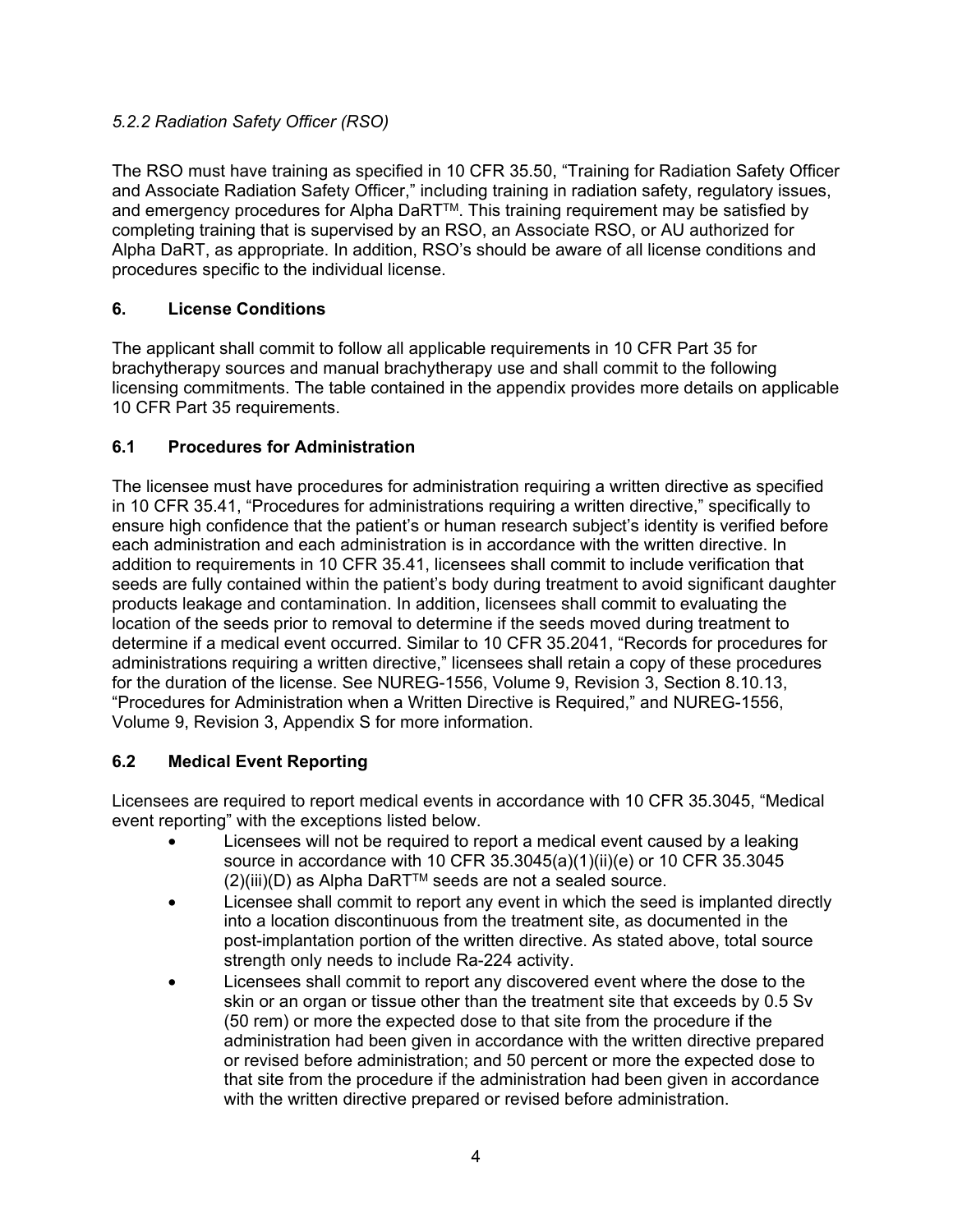#### **6.4 Labeling**

Labeling requirements in 10 CFR 35.69, "Labeling of vials and syringes," are not required for Alpha DaRT™ seeds. The seeds are not a radioactive drug. Licensees shall commit to keep the applicator in the labeled container (i.e., sterilized bag) provided by the manufacturer until the applicator is needed for use or conditions in 10 CFR 35.92, "Decay-in-storage" are met, if the applicator is not used and remains at the licensee facility.

#### **6.5 Surveys**

In addition to area surveys required by 10 CFR Part 20 and 10 CFR 35.70, "Surveys of ambient radiation exposure rate," a licensee shall commit to survey with a radiation detection survey instrument the area where Alpha DaRTTM seeds were prepared for use or administered after each administration. Both ambient radiation and contamination surveys should be performed. Similar to 10 CFR 35.2070, "Records of surveys for ambient radiation exposure rate," licensees shall retain a record of the surveys after each administration for 3 years. The record must include the date of the survey, the results of the survey, the instrument used to make the survey, and the name of the individual who performed the survey. See NUREG-1556, Volume 9, Revision 3, Section 8.10.12, "Area Surveys," Appendix K, "General Radiation Monitoring Instrument Specifications and Survey Instrument Calibration Program," and Appendix R, "Model Procedures for Area Surveys" for more information regarding ambient radiation and contamination surveys.

#### **6.7 Calibration**

As Alpha DaRT<sup>TM</sup> is a brachytherapy device, licensees do not need to determine unsealed byproduct activity in accordance with 10 CFR 35.63, "Determination of dosages of unsealed byproduct material for medical use." Licensees shall commit to following 10 CFR 35.432, "Calibration measurements of brachytherapy sources," and 10 CFR 35.2432, "Records of calibration measurements of brachytherapy sources," for calibration and recordkeeping. In accordance with 10 CFR 35.432, licensees may use measurements provided by the source manufacturer.

#### **6.8 Contamination Control**

In addition to safety precautions required in 10 CFR 35.415, the licensee shall commit to placing all unsealed seeds that are not in use and contaminated waste in a sealed container. So that a licensee can immediately place a damaged device or unused seeds in case of an emergency to reduce contamination, licensees shall commit to having a sealed container available where sources are being prepared and used. The licensees shall use a sealed container tested by the manufacturer or licensee to ensure the container prevents Rn-220 leakage. Licensees can dispose of waste in accordance with 10 CFR 35.92, "Decay-in-storage," or other appropriate methods allowed in 10 CFR Part 20.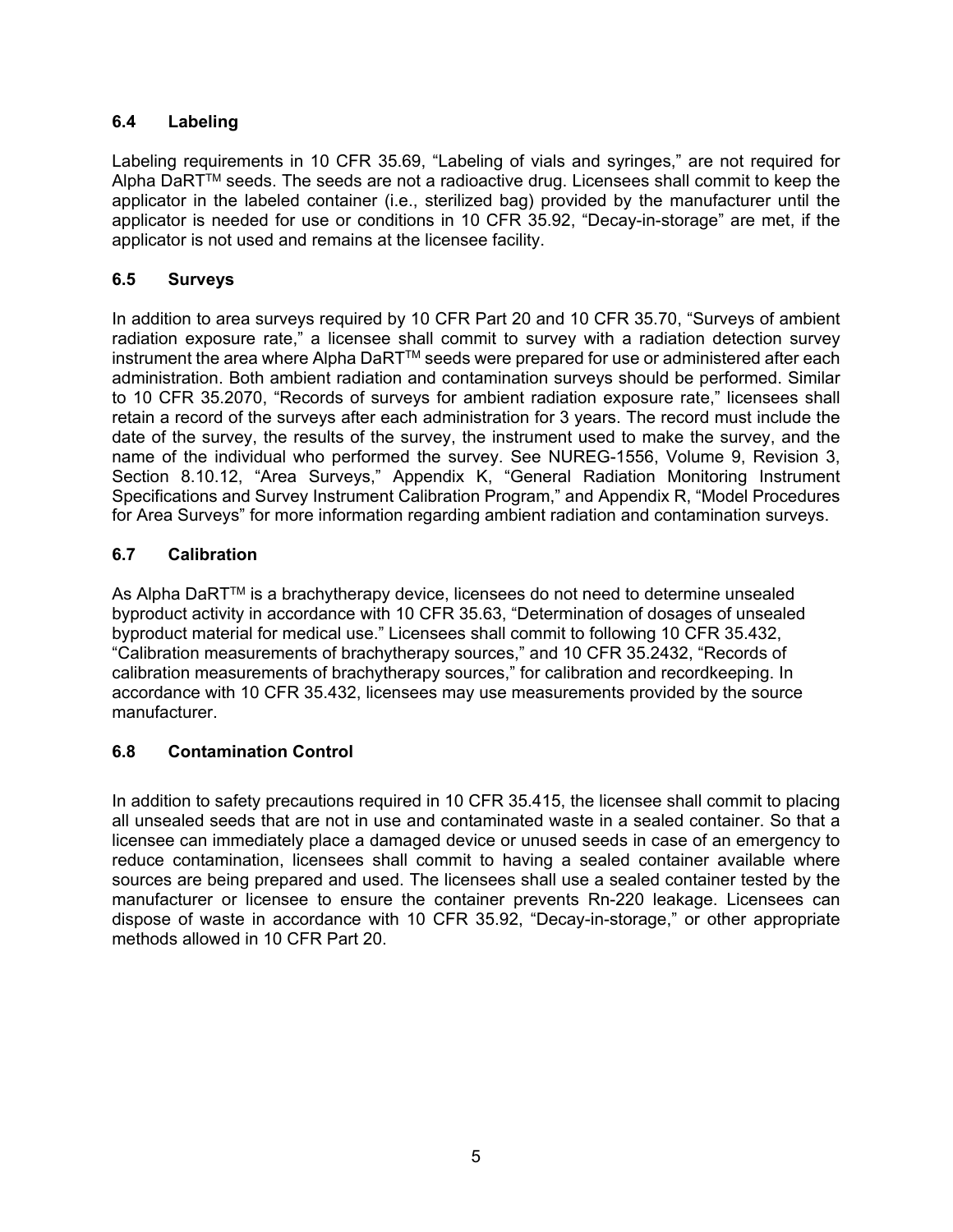#### **6.9 Radiation Protection Program Changes**

As this guidance may be revised as additional experience is gained regarding the medical use of Alpha DaRT™, an applicant initially applying for authorization for the medical use of Alpha DaRTTM may request to incorporate into its license a radiation protection program revisions process similar to 10 CFR 35.26. Such a change process can allow some future changes to radiation safety programs without a license amendment provided that the change process requires the following conditions to be met for revisions to the radiation safety program:

- 1. the revision is in compliance with the regulations; and
- 2. the revision is based upon NRC's current 10 CFR 35.1000 use guidance for Alpha DaRT<sup>™</sup> posted on the NRC's Medical Uses Licensee Toolkit Web site; and
- 3. the revision has been reviewed and approved by the licensee's RSO and licensee's management; and
- 4. the affected individuals are instructed on the revised program before the change is implemented; and
- 5. the licensee will retain a record of each change for five years; and
- 6. the record will include a copy of the appropriate website guidance, the old procedure, the new procedure, the effective date of the change, and the signature of the licensee management that reviewed and approved the change.

#### **7. Notes to Licensees**

#### **7.1 Change in Physical Conditions of Use**

If the physical conditions of use differ from those reported in the sealed source and device registry, a limited specific medical use licensee shall request an amendment for the new conditions and a broad scope licensee shall perform its own engineering and radiation safety evaluation addressing those differences.

#### **7.2 Written Directives**

The licensee must complete a written directive in accordance with 10 CFR 35.40, "Written directives." When total source strength is required to be recorded on the written directive, only Ra-224 activity needs to be included. The licensee shall retain a copy of the written directive in accordance with 10 CFR 35.2040, "Records of written directives."

#### **7.3 Patient Release**

The licensee should develop procedures that describe measures taken to ensure that radiation emissions from each patient or human research subject permits their release in accordance with 10 CFR 35.75, "Release of individuals containing unsealed byproduct material or implants containing byproduct material." Licensees should note temporary use affixed by sutures that protrude outside of the body have a potential to become dislodged or allow for gaseous release. Patients should not be released from the licensed facility if it is likely that the seed or seal will become dislodged under normal conditions and potentially cause public dose limits to be exceeded. If there is a potential for a seed or seal to become dislodged under unique situations, licensees must have preventative measures in place to ensure public dose limits are not exceeded. Licensees must report lost sources in accordance with 10 CFR 20.2201, "Reports of theft or loss of licensed material" if a seed becomes dislodged lost and is not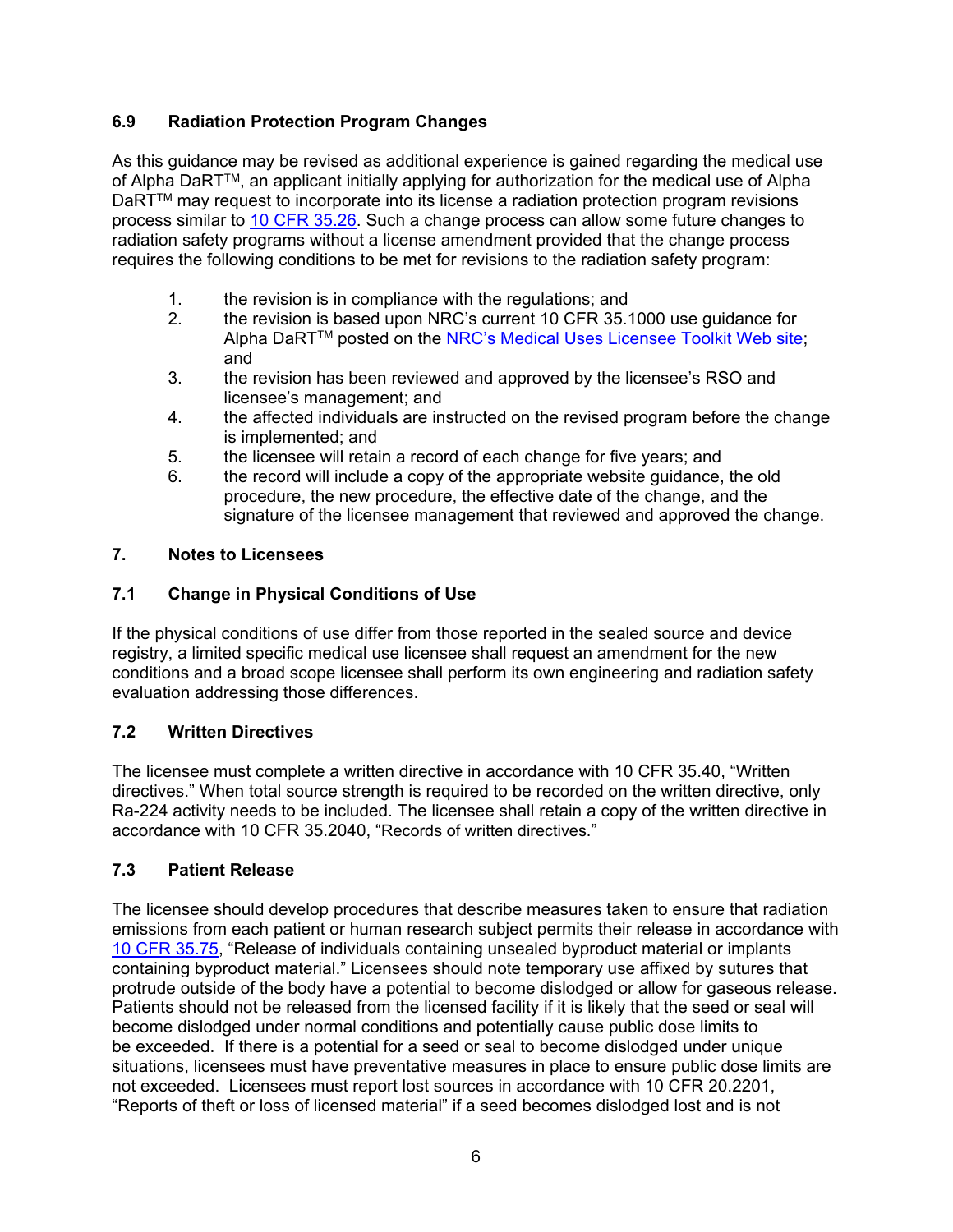recovered or if temporary implants issued to a patient are not returned to the licensee. Additional guidance for release of patients or human research subjects following administration of radioactive materials may be found in Regulatory Guide 8.39, "Release of Patients Administered Radioactive Materials."

#### **7.4 Sealed Source and Device Registry**

In accordance with 10 CFR 35.400, licensees may use Alpha DaRTTM sources for manual brachytherapy uses that are not explicitly listed in the sealed source and device registry. However, the sources must be used in accordance with the radiation safety conditions and limitations described in the sealed source and device registry. As the applicators for the Alpha DaRT™ are specific for radiation safety as they are designed to minimize contamination, licensees should only use the applicators as described in the sealed source and device registry for administration.

#### **7.5 Brachytherapy Source Accountability**

Licensees shall maintain accountability at all times for all brachytherapy sources in storage or use in accordance with 10 CFR 35.406, "Brachytherapy sources accountability." In addition, licensees shall maintain records of brachytherapy sources accountability in accordance with 10 CFR 35.2406, "Records of brachytherapy source accountability." Licensees should document the location the patient plans to reside. Licensees should also have patient contact information and provide the patient with instructions on actions to take if source is dislodged during treatment.

#### **8. Notes to Regulators**

#### **8.1 Inspection Frequency**

Licenses authorizing Alpha DaRTTM should be inspected every two years. Per Enclosure 1 to Inspection Manual Chapter 2800, "Materials Inspection Program" licenses authorizing emerging technology under 10 CFR 35.1000 are assigned a Priority 2 inspection code.

#### **8.2 Program Code**

The NRC regions should use program code 02240.

#### **9. Paperwork Reduction Act Statement**

This licensing guidance provides voluntary guidance for implementing the mandatory information collections in 10 CFR Parts 30 and 35 that are subject to the Paperwork Reduction Act of 1995 (44 U.S.C. 3501 et. seq.). These information collections were approved by the Office of Management and Budget (OMB), approval numbers 3150-0017 and 3150-0010. Send comments regarding this information collection to the Information Services Branch (T6-A10M), U.S. Nuclear Regulatory Commission, Washington, DC 20555-0001, or by e-mail to Infocollects.Resource@nrc.gov, and to the OMB reviewer at: OMB Office of Information and Regulatory Affairs (3150-0017, 3150-0010), Attn: Desk Officer for the Nuclear Regulatory Commission, 725 17th Street, NW Washington, DC 20503; e-mail: oira\_submission@omb.eop.gov.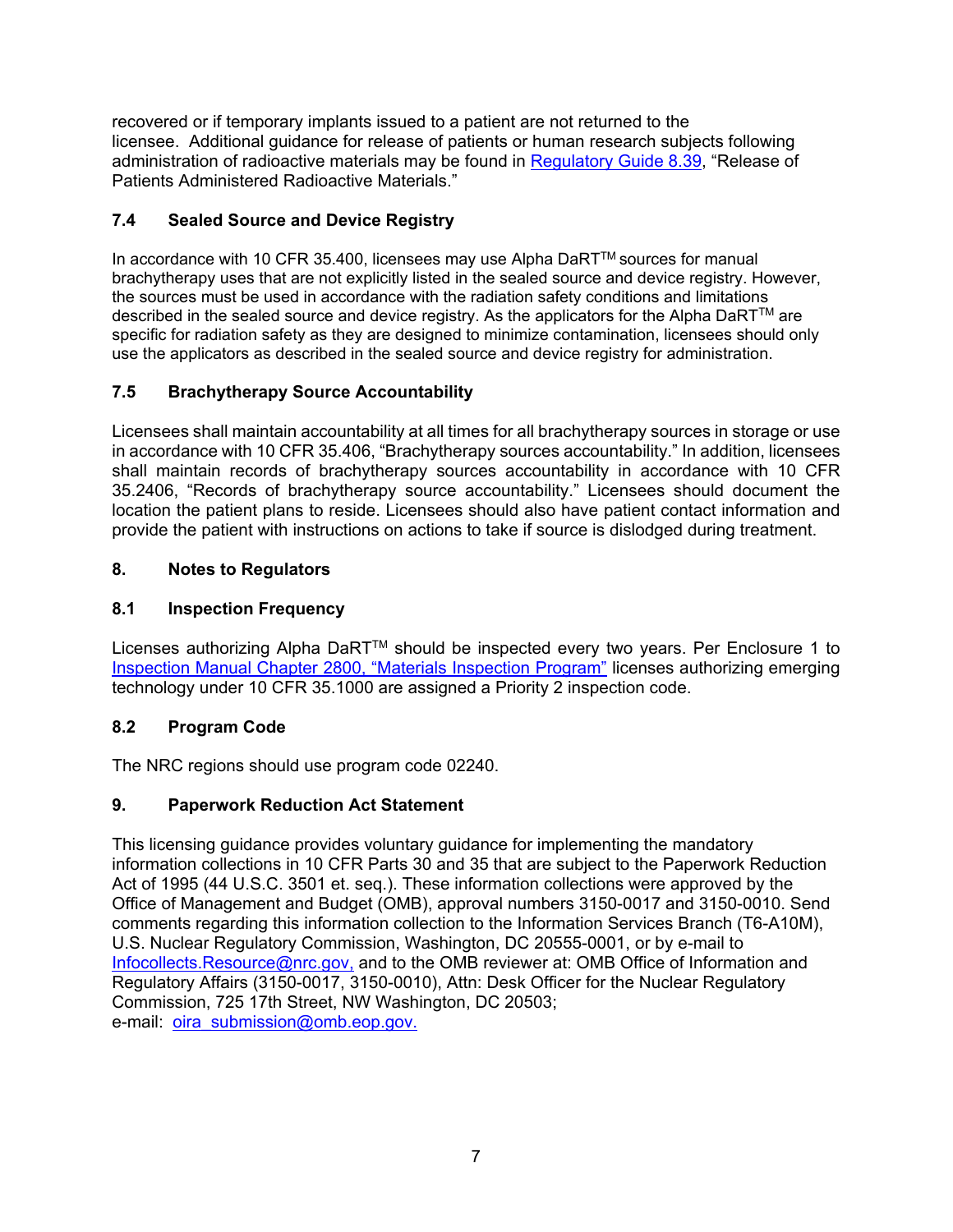#### **10. Public Protection Notification**

The NRC may not conduct or sponsor, and a person is not required to respond to, a collection of information unless the document requesting or requiring the collection displays a currently valid OMB control number.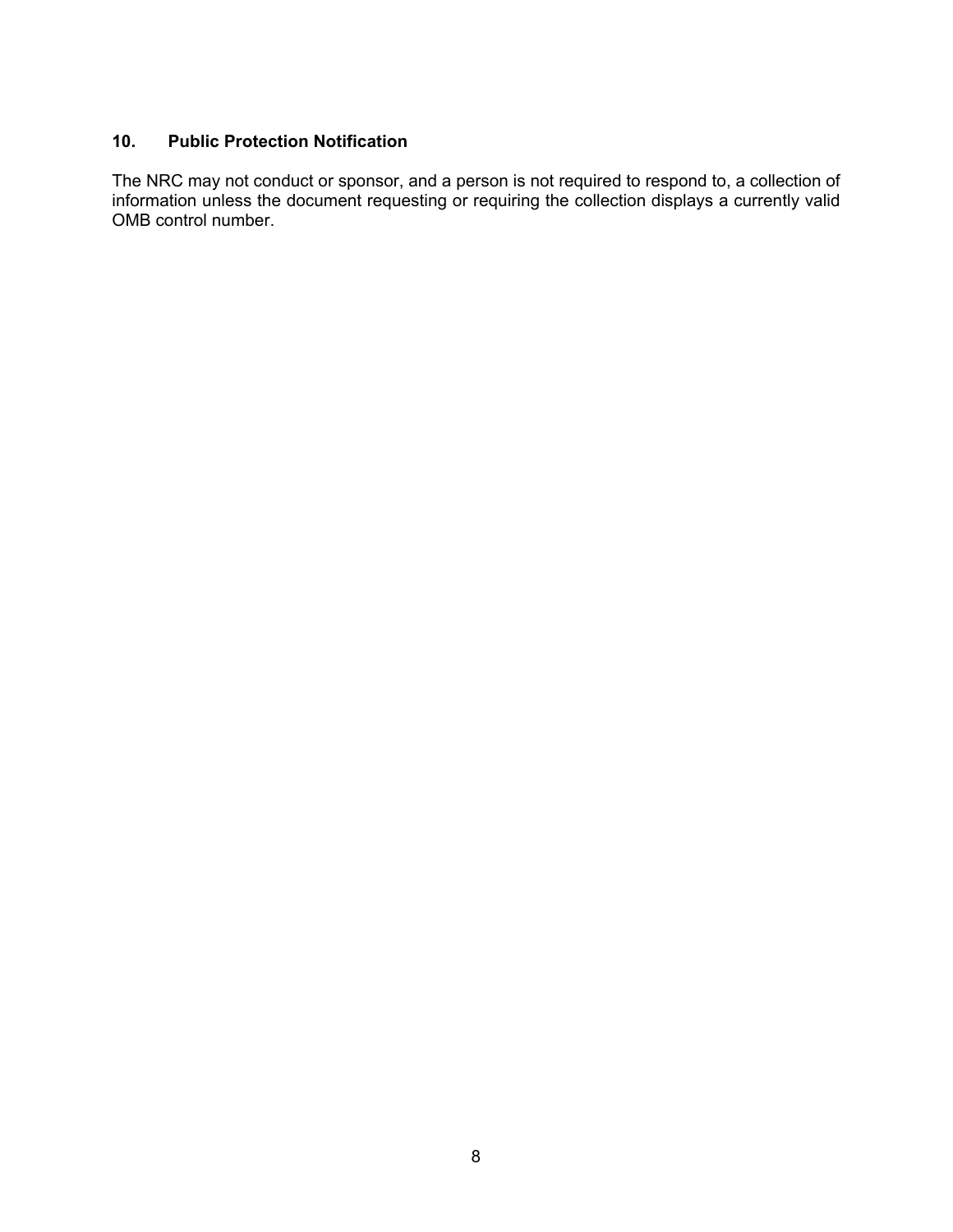#### **Consolidated Technical Analysis**

The following table provides a list of 10 CFR Part 35 regulations and conditions the NRC has determined are applicable for use of Alpha DaRT. Licensees shall comply with all regulations which address use of Alpha DaRT. The table also provides specific conditions which the NRC has determined are necessary for the medical use of Alpha DaRT. In addition, the table lists where licensees and applicants can find additional guidance. Applicants may submit alternative list of regulations and specific conditions to be reviewed on a case-by-case basis by NRC staff.

| <b>Section</b> | <b>Description</b>      | <b>Use</b><br><b>Addressed</b><br>in Regulation | <b>Guidance</b> | <b>Alpha</b><br><b>DaRT</b><br>Guidance<br><b>Section</b> | <b>Comment</b> |
|----------------|-------------------------|-------------------------------------------------|-----------------|-----------------------------------------------------------|----------------|
|                |                         |                                                 |                 |                                                           |                |
| 35.1           | Purpose and scope       | $\square$ No<br>$\boxtimes$ Yes                 | ⊠1566 Vol 9     |                                                           |                |
|                |                         | $\Box N/A$                                      | □Alpha DaRT     |                                                           |                |
|                |                         |                                                 | $\Box$ Other    |                                                           |                |
| 35.2           | <b>Definitions</b>      | ⊠Yes □No                                        | ⊠1566 Vol 9     |                                                           |                |
|                |                         | $\Box N/A$                                      | □Alpha DaRT     |                                                           |                |
|                |                         |                                                 | $\Box$ Other    |                                                           |                |
| 35.5           | Maintenance of records  | ⊠Yes □No                                        | ⊠1566 Vol 9     |                                                           |                |
|                |                         | $\Box N/A$                                      | □Alpha DaRT     |                                                           |                |
|                |                         |                                                 | $\Box$ Other    |                                                           |                |
| 35.6           | Provisions for the      | ⊠Yes □No                                        | ⊠1566 Vol 9     |                                                           |                |
|                | protection of human     | $\Box N/A$                                      | □Alpha DaRT     |                                                           |                |
|                | research subjects       |                                                 | $\Box$ Other    |                                                           |                |
| 35.7           | FDA, other Federal, and | ⊠Yes □No                                        | ⊠1566 Vol 9     |                                                           |                |
|                | State requirements      | $\Box N/A$                                      | □Alpha DaRT     |                                                           |                |
|                |                         |                                                 | $\Box$ Other    |                                                           |                |
| 35.8           | Information collection  | ⊠Yes □No                                        | ⊠1566 Vol 9     |                                                           |                |
|                | requirements: OMB       | $\Box N/A$                                      | ⊠Alpha DaRT     |                                                           |                |
|                | approval                |                                                 | $\Box$ Other    |                                                           |                |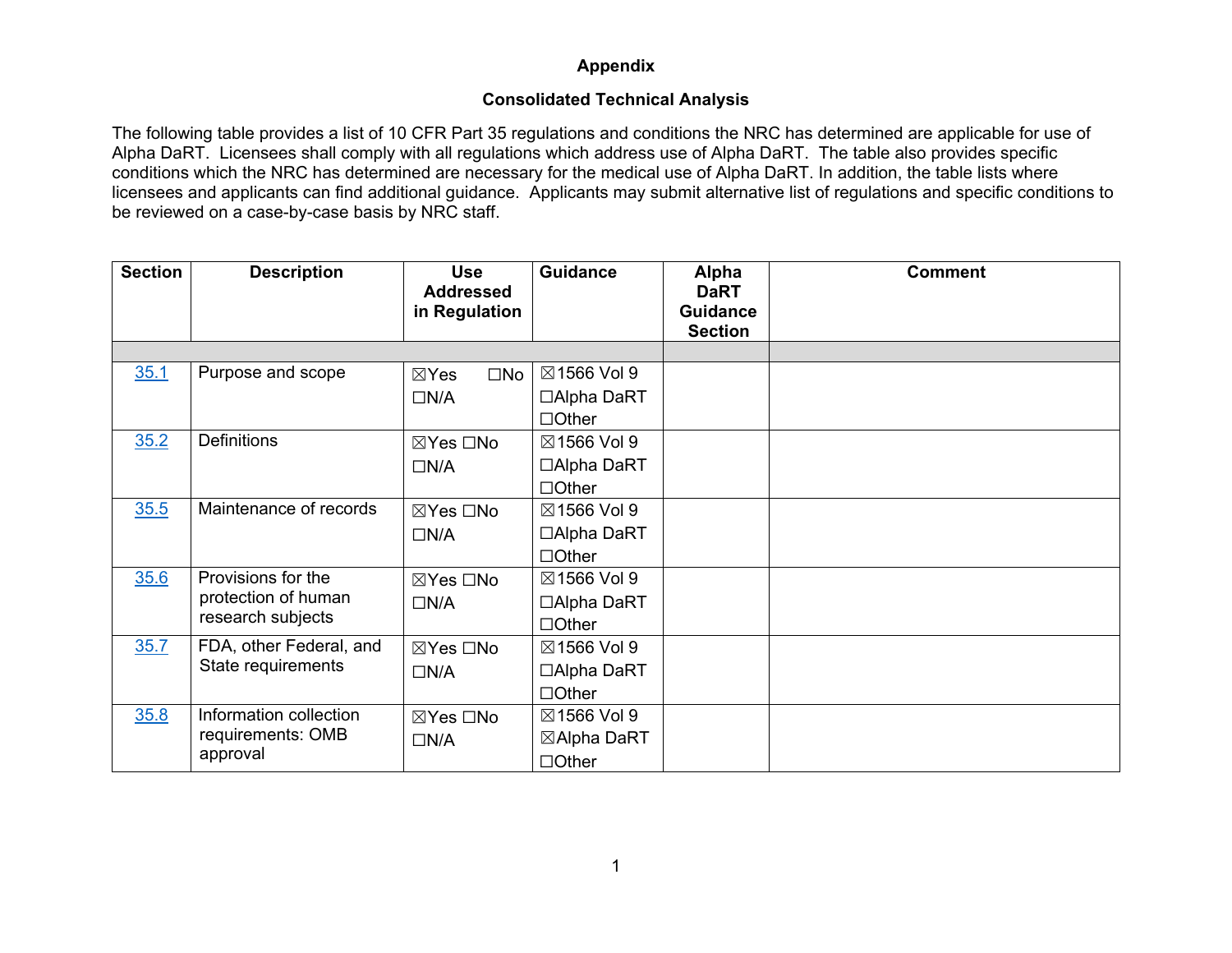| 35.10 | Implementation                                  | ⊠Yes □No   | ⊠1566 Vol 9  |     |                                         |
|-------|-------------------------------------------------|------------|--------------|-----|-----------------------------------------|
|       |                                                 | $\Box N/A$ | □Alpha DaRT  |     |                                         |
|       |                                                 |            | $\Box$ Other |     |                                         |
| 35.11 | License required                                | ⊠Yes □No   | ⊠1566 Vol 9  |     |                                         |
|       |                                                 | $\Box N/A$ | □Alpha DaRT  |     |                                         |
|       |                                                 |            | $\Box$ Other |     |                                         |
| 35.12 | Application for license,                        | ⊠Yes □No   | ⊠1566 Vol 9  |     |                                         |
|       | amendment, or renewal                           | $\Box N/A$ | □Alpha DaRT  |     |                                         |
|       |                                                 |            | $\Box$ Other |     |                                         |
| 35.13 | License amendments                              | ⊠Yes □No   | ⊠1566 Vol 9  |     |                                         |
|       |                                                 | $\Box N/A$ | □Alpha DaRT  |     |                                         |
|       |                                                 |            | $\Box$ Other |     |                                         |
| 35.14 | Notifications                                   | ⊠Yes □No   | ⊠1566 Vol 9  |     |                                         |
|       |                                                 | $\Box N/A$ | □Alpha DaRT  |     |                                         |
|       |                                                 |            | $\Box$ Other |     |                                         |
| 35.15 | <b>Exemptions regarding</b>                     | ⊠Yes □No   | ⊠1566 Vol 9  |     |                                         |
|       | Type A specific licenses                        | $\Box N/A$ | □ Alpha DaRT |     |                                         |
|       | of broad scope                                  |            | $\Box$ Other |     |                                         |
| 35.18 | License issuance                                | ⊠Yes □No   | ⊠1566 Vol 9  |     |                                         |
|       |                                                 | $\Box N/A$ | □Alpha DaRT  |     |                                         |
|       |                                                 |            | $\Box$ Other |     |                                         |
| 35.19 | Specific exemptions                             | ⊠Yes □No   | ⊠1566 Vol 9  |     |                                         |
|       |                                                 | $\Box N/A$ | □Alpha DaRT  |     |                                         |
|       |                                                 |            | $\Box$ Other |     |                                         |
|       | Subpart B - General Administrative Requirements |            |              |     |                                         |
| 35.24 | Authority and                                   | ⊠Yes □No   | ⊠1566 Vol 9  |     |                                         |
|       | responsibilities for the                        | $\Box N/A$ | □Alpha DaRT  |     |                                         |
|       | radiation protection<br>program                 |            | $\Box$ Other |     |                                         |
| 35.26 | Radiation protection                            | □Yes ⊠No   | ⊠1566 Vol 9  | 6.9 | The Alpha DaRT licensing guidance maybe |
|       | program changes                                 | $\Box N/A$ | ⊠Alpha DaRT  |     | revised as the industry gains more      |
|       |                                                 |            | $\Box$ Other |     | experience more about the technology.   |
|       |                                                 |            |              |     |                                         |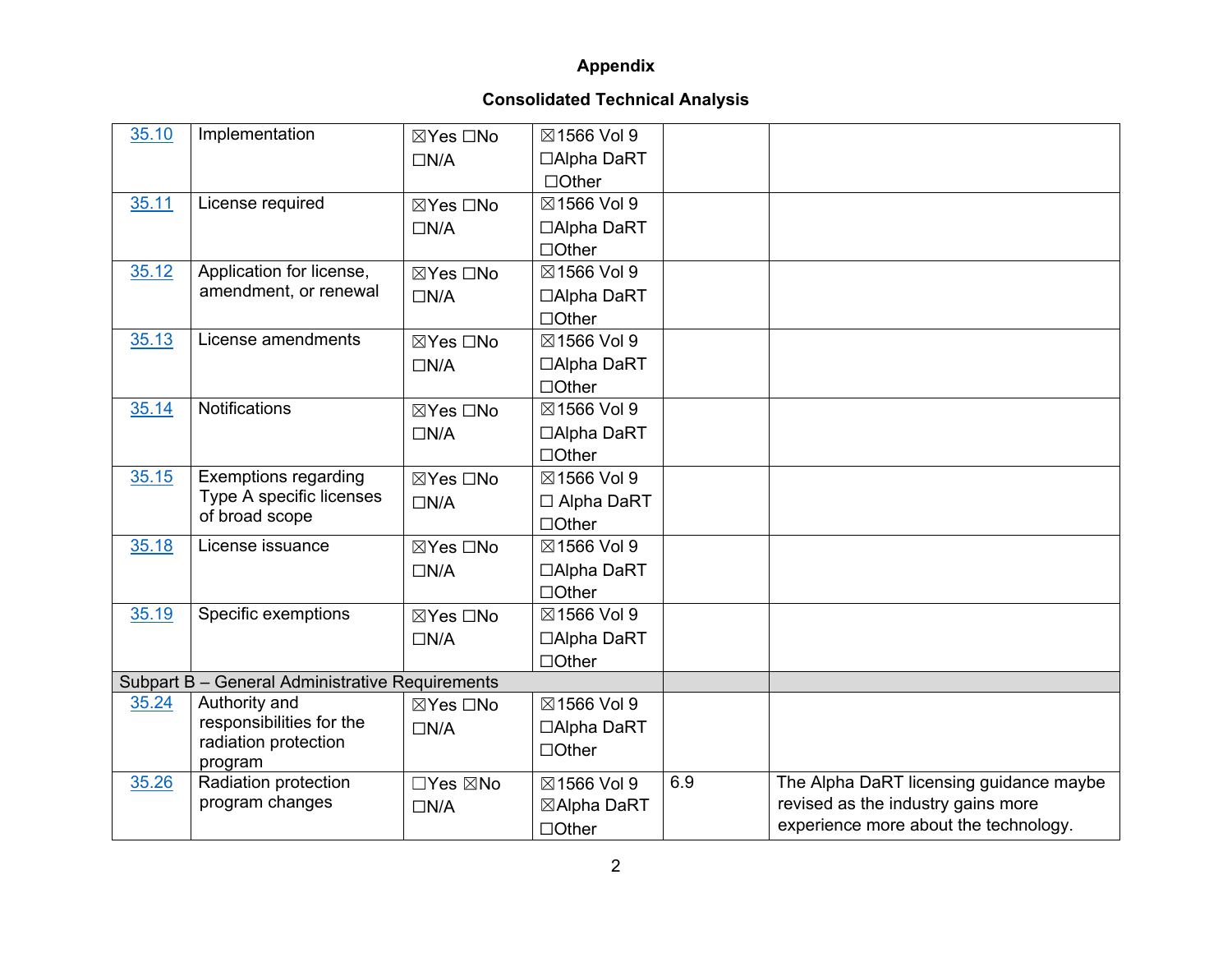|       |                                                                            |                        |                                            |       | Licensees should be authorized to make<br>radiation protection program changes to<br>follow future revisions of the guidance.<br>Licensees need to evaluate all aspects of<br>its radiation safety program when adding a<br>new use and make commensurate<br>changes, i.e., area surveys, emergency<br>procedures, radiation safety training, etc.                                                                                                                                                                                                                                  |
|-------|----------------------------------------------------------------------------|------------------------|--------------------------------------------|-------|-------------------------------------------------------------------------------------------------------------------------------------------------------------------------------------------------------------------------------------------------------------------------------------------------------------------------------------------------------------------------------------------------------------------------------------------------------------------------------------------------------------------------------------------------------------------------------------|
| 35.27 | Supervision                                                                | ⊠Yes □No<br>$\Box N/A$ | ⊠1566 Vol 9<br>□Alpha DaRT                 |       |                                                                                                                                                                                                                                                                                                                                                                                                                                                                                                                                                                                     |
|       |                                                                            |                        | $\Box$ Other                               |       |                                                                                                                                                                                                                                                                                                                                                                                                                                                                                                                                                                                     |
| 35.40 | Written directives (WDs)                                                   | ⊠Yes □No<br>$\Box N/A$ | ⊠1566 Vol 9<br>⊠Alpha DaRT<br>$\Box$ Other | 7.2   | While a new requirement is not necessary,<br>total source strength recorded on the<br>written directive need to only include the<br>Ra-224 activity.                                                                                                                                                                                                                                                                                                                                                                                                                                |
| 35.41 | Procedures for<br>administrations requiring<br>a WD                        | ⊠Yes ⊠No<br>$\Box N/A$ | ⊠1566 Vol 9<br>⊠Alpha DaRT<br>$\Box$ Other | 6.1   | Requirements in 10 CFR 35.41 can be<br>followed but additional commitments are<br>needed. Due to the potential for leakage<br>outside the patient's body, licensees need<br>to commit to verify that seeds are fully<br>contained without leakage outside the<br>patient's body after administration. In<br>addition, as seeds could be dislodged,<br>licensees shall commit to evaluating the<br>location of the seeds prior to removal for<br>temporary implant brachytherapy to<br>determine if the seeds moved during<br>treatment to determine if a medical event<br>occurred. |
| 35.49 | Suppliers for sealed<br>sources or devices for<br>medical use              | ⊠Yes □No<br>$\Box N/A$ | ⊠1566 Vol 9<br>□Alpha DaRT<br>$\Box$ Other |       |                                                                                                                                                                                                                                                                                                                                                                                                                                                                                                                                                                                     |
| 35.50 | <b>Training for Radiation</b><br>Safety Officer (RSO) and<br>Associate RSO | ⊠Yes □No<br>$\Box N/A$ | ⊠1566 Vol 9<br>⊠Alpha DaRT                 | 5.2.2 | While a new condition is not necessary, the<br>guidance reminds licensees of the<br>requirement in 10 CFR 35.50(d) which                                                                                                                                                                                                                                                                                                                                                                                                                                                            |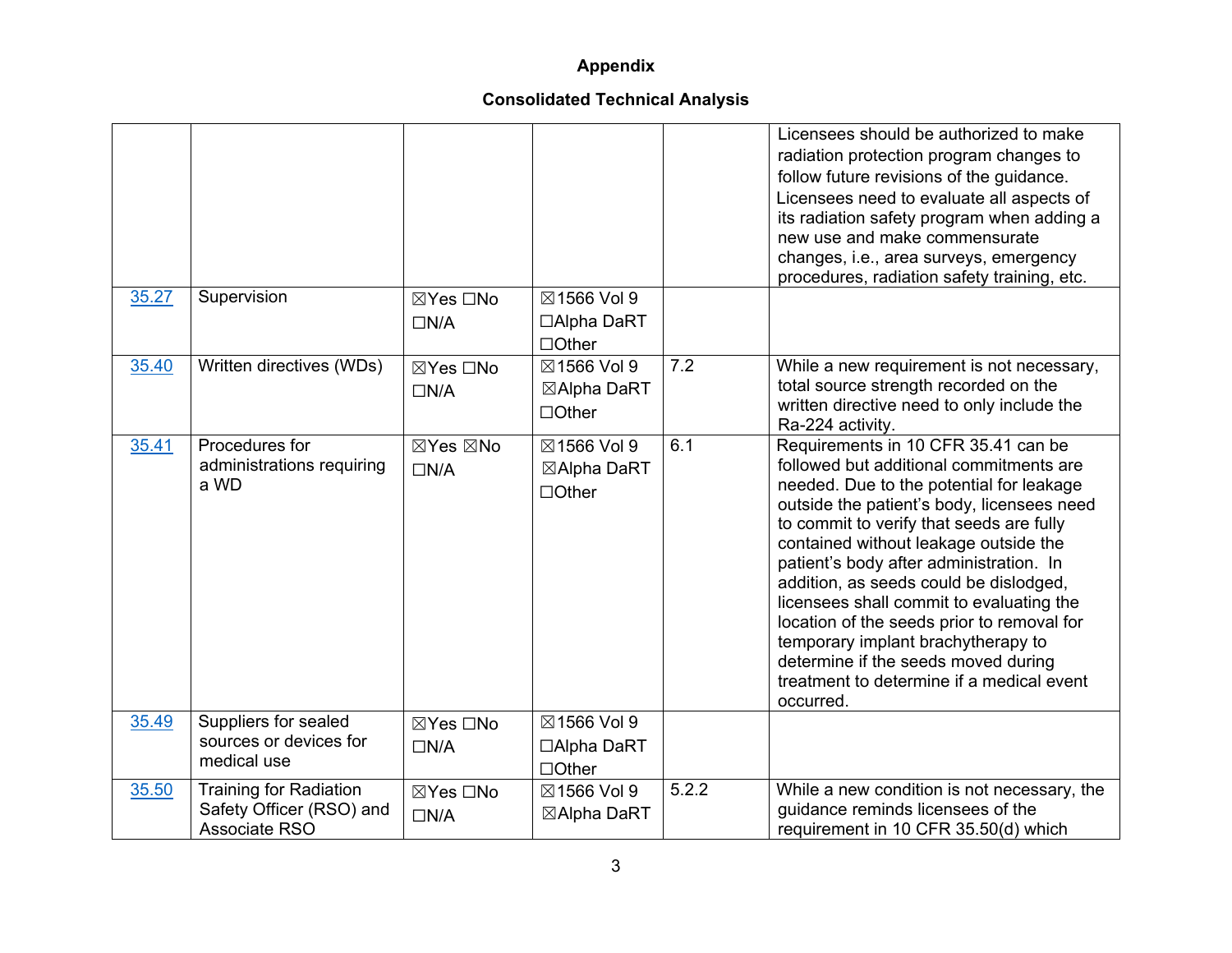|       |                                                                                                                               |                                         | $\Box$ Other                               |     | requires RSOs to have training in the<br>radiation safety, regulatory issues, and<br>emergency procedures for the types of use<br>for which a licensee seeks approval                                         |
|-------|-------------------------------------------------------------------------------------------------------------------------------|-----------------------------------------|--------------------------------------------|-----|---------------------------------------------------------------------------------------------------------------------------------------------------------------------------------------------------------------|
| 35.51 | Training for an authorized<br>medical physicist (AMP)                                                                         | $\Box$ Yes $\Box$ No $\boxtimes$<br>N/A | □1566 Vol 9<br>□Alpha DaRT<br>$\Box$ Other |     | Use of Alpha DaRT does not require AMP.                                                                                                                                                                       |
| 35.55 | Training for an authorized<br>nuclear pharmacist<br>(ANP)                                                                     | □Yes □No ⊠<br>N/A                       | □1566 Vol 9<br>□Alpha DaRT<br>$\Box$ Other |     | Use of AlphaDaRT does not require ANP.                                                                                                                                                                        |
| 35.57 | Training for experienced<br>RSO, teletherapy or<br>medical physicist, AMP,<br>authorized user, nuclear<br>pharmacist, and ANP | ⊠Yes □No □<br>N/A                       | ⊠1566 Vol 9<br>□Alpha DaRT<br>$\Box$ Other |     |                                                                                                                                                                                                               |
| 35.59 | Recentness of training                                                                                                        | ⊠Yes □No<br>$\Box N/A$                  | ⊠1566 Vol 9<br>□Alpha DaRT<br>$\Box$ Other |     |                                                                                                                                                                                                               |
|       | Subpart C - General Technical Requirements                                                                                    |                                         |                                            |     |                                                                                                                                                                                                               |
| 35.60 | Possession, use, and<br>calibration of instruments<br>used to measure the<br>activity of unsealed<br>byproduct material       | $\Box$ Yes $\boxtimes$ No $\Box$<br>N/A | ⊠1566 Vol 9<br>□Alpha DaRT<br>$\Box$ Other |     | As licensees are not required to determine<br>dosages in accordance with 10 CFR 35.63,<br>no additional condition is necessary here.<br>Calibration is described further in the table<br>under 10 CFR 35.432. |
| 35.61 | Calibration of survey<br>instruments                                                                                          | ⊠Yes □No<br>$\Box N/A$                  | ⊠1566 Vol 9<br>□Alpha DaRT<br>$\Box$ Other |     |                                                                                                                                                                                                               |
| 35.63 | Determination of dosages<br>of unsealed byproduct<br>material for medical use                                                 | □Yes ⊠No □<br>N/A                       | □1566 Vol 9<br>⊠Alpha DaRT<br>$\Box$ Other | 6.7 | As Alpha DaRT is a brachytherapy device,<br>licensees do not need to comply with<br>10 CFR 35.63.                                                                                                             |
| 35.65 | Authorization for<br>calibration, transmission,<br>and reference sources                                                      | ⊠Yes □No □<br>N/A                       | ⊠1566 Vol 9<br>□Alpha DaRT<br>$\Box$ Other |     |                                                                                                                                                                                                               |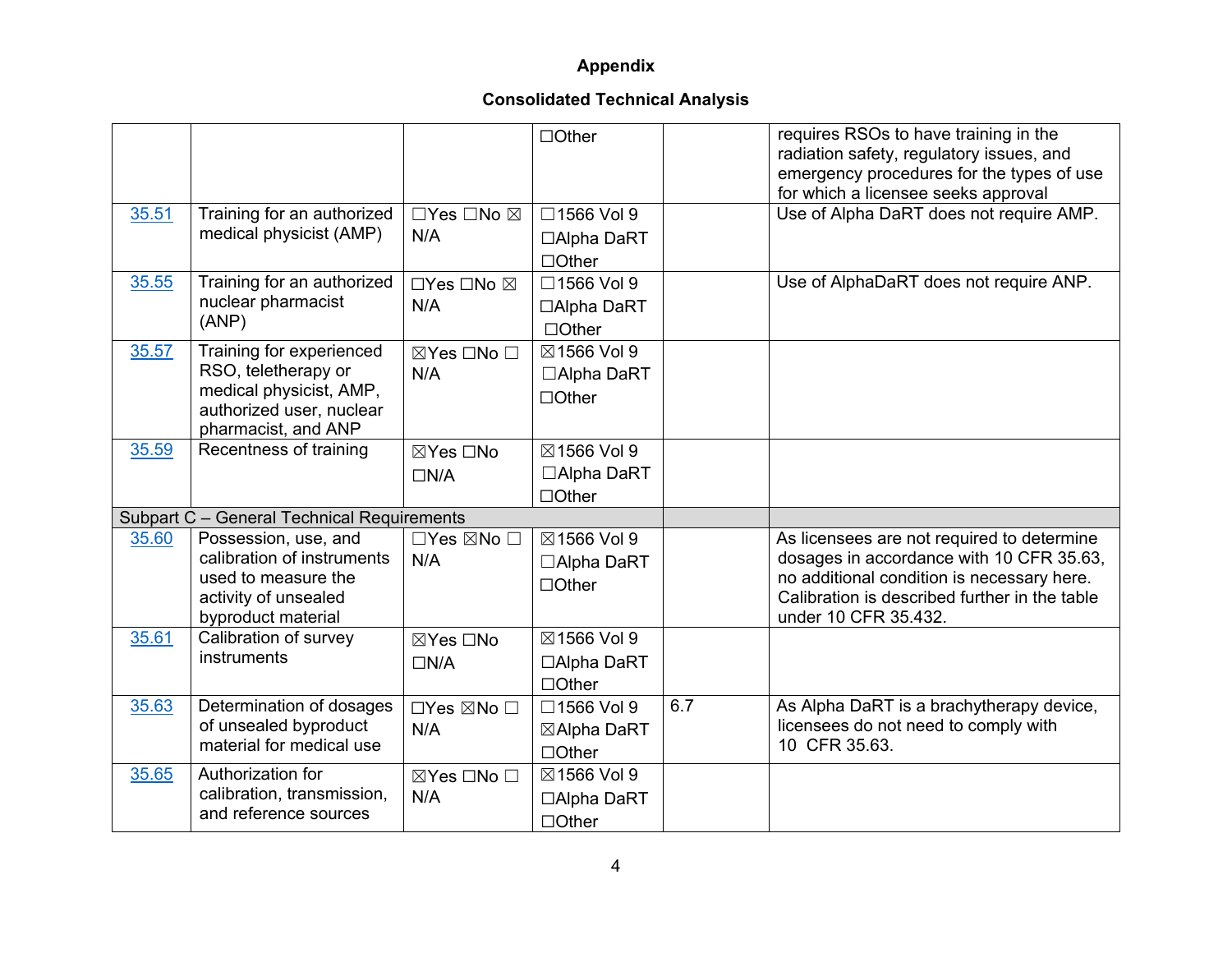| 35.67<br>35.69 | Requirements for<br>possession of sealed<br>sources and<br>brachytherapy sources<br>Labeling of vials and           | ⊠Yes □No<br>$\Box N/A$<br>□Yes ⊠No | ⊠1566 Vol 9<br>□Alpha DaRT<br>$\Box$ Other<br>□1566 Vol 9 | 6.4 | Alpha DaRT is not a radioactive drug and                                                                                                                                                                                                                                                               |
|----------------|---------------------------------------------------------------------------------------------------------------------|------------------------------------|-----------------------------------------------------------|-----|--------------------------------------------------------------------------------------------------------------------------------------------------------------------------------------------------------------------------------------------------------------------------------------------------------|
|                | syringes                                                                                                            | $\Box N/A$                         | □Alpha DaRT<br>$\Box$ Other                               |     | does not require labeling per 10 CFR 35.69<br>is not required. Licensees shall commit to<br>label applicators in accordance with the<br>sealed source and device registry.                                                                                                                             |
| 35.70          | Surveys of ambient<br>radiation exposure rate                                                                       | □Yes ⊠No<br>$\Box N/A$             | □1566 Vol 9<br>⊠Alpha DaRT<br>$\Box$ Other                | 6.5 | As Alpha DaRT has a higher potential for<br>contamination, licensees shall commit to<br>performing surveys after every<br>administration, not just once per day. Both<br>ambient radiation and contamination<br>surveys should be performed.                                                           |
| 35.75          | Release of individuals<br>containing unsealed<br>byproduct material or<br>implants containing<br>byproduct material | ⊠Yes □No<br>$\Box N/A$             | □1566 Vol 9<br>□Alpha DaRT<br>$\Box$ Other                | 7.3 | While there are no additional commitments,<br>the guidance gives additional radiation<br>safety items licensees should consider to<br>ensure patient release limits are not<br>exceeded. See Regulatory Guide 8.39,<br>"Release of Patients Administered<br>Radioactive Materials." for more guidance. |
| 35.80          | Provision of mobile<br>medical service                                                                              | ⊠Yes □No<br>$\Box N/A$             | ⊠1566 Vol 9<br>□Alpha DaRT<br>$\Box$ Other                |     |                                                                                                                                                                                                                                                                                                        |
|                | Decay-in-storage                                                                                                    | ⊠Yes □No<br>$\Box N/A$             | ⊠1566 Vol 9<br>□Alpha DaRT<br>$\boxtimes$ Other           |     |                                                                                                                                                                                                                                                                                                        |
|                | Subpart F - Manual Brachytherapy                                                                                    |                                    |                                                           |     |                                                                                                                                                                                                                                                                                                        |
| 35.400         | Use of sources for<br>manual brachytherapy                                                                          | □Yes ⊠No<br>$\Box N/A$             | ⊠1566 Vol 9<br>⊠Alpha DaRT<br>$\Box$ Other                | 7.4 | While there are no additional commitments,<br>additional guidance is given to use the<br>applicators as listed in the Sealed Source<br>and Device registry as the applicators are<br>specific to radiation safety.                                                                                     |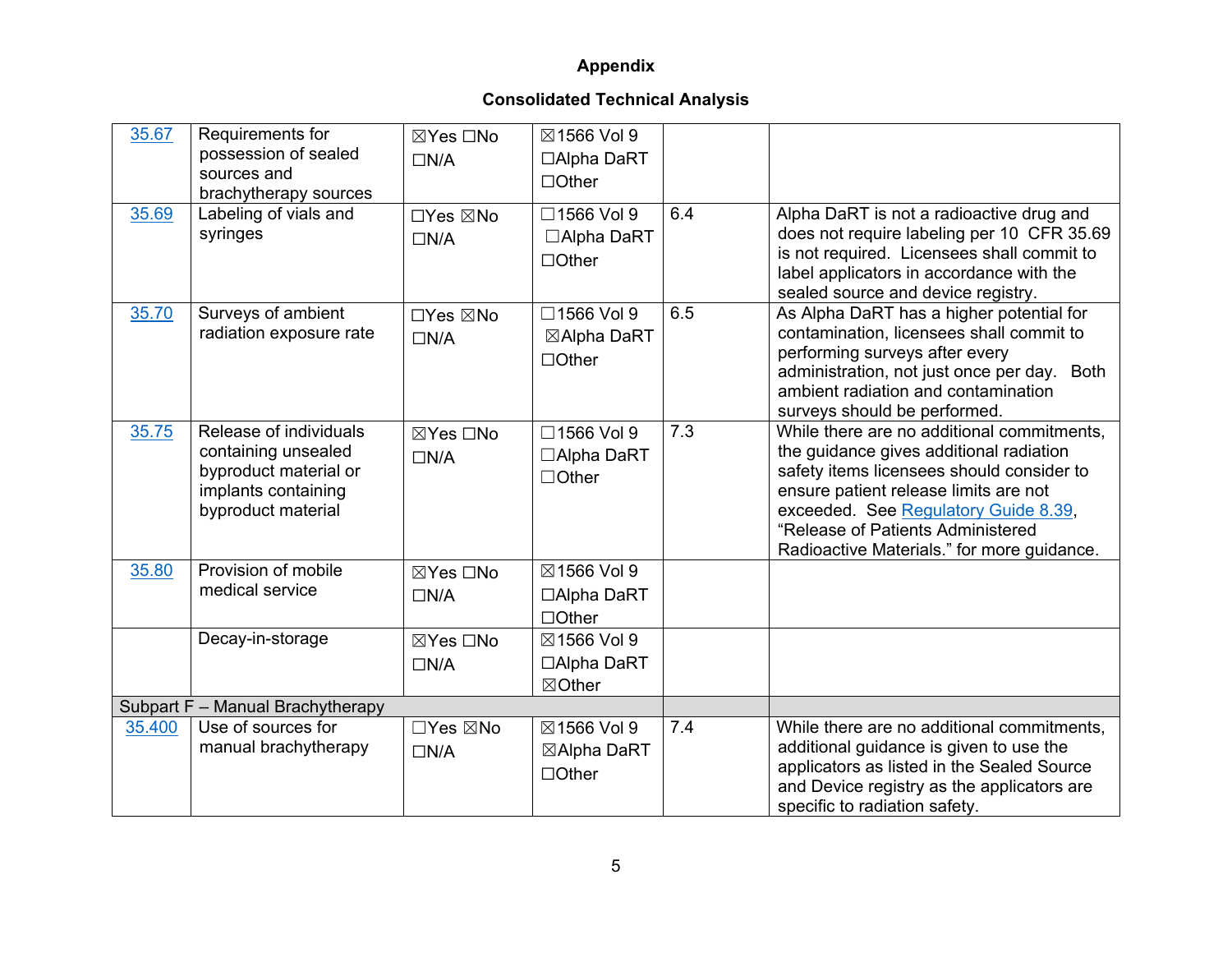| 35.404 | Surveys after source<br>implant and removal             | ⊠Yes □No<br>$\Box N/A$ | ⊠1566 Vol 9<br>□Alpha DaRT<br>$\Box$ Other       |     |                                                                                                                                                                                                                                                                                                                                                                                                                                  |
|--------|---------------------------------------------------------|------------------------|--------------------------------------------------|-----|----------------------------------------------------------------------------------------------------------------------------------------------------------------------------------------------------------------------------------------------------------------------------------------------------------------------------------------------------------------------------------------------------------------------------------|
| 35.406 | Brachytherapy sources<br>accountability                 | ⊠Yes □No<br>$\Box N/A$ | ⊠1566 Vol 9<br>⊠Alpha DaRT<br>$\Box$ Other       | 7.5 | While there is no additional commitments,<br>additional guidance is given on how<br>licensees can maintain accountability and<br>document the location of use.                                                                                                                                                                                                                                                                   |
| 35.410 | Safety instruction                                      | ⊠Yes □No<br>$\Box N/A$ | ⊠1566 Vol 9<br>□Alpha DaRT<br>$\Box$ Other       |     |                                                                                                                                                                                                                                                                                                                                                                                                                                  |
| 35.415 | Safety precautions                                      | □Yes ⊠No<br>$\Box N/A$ | ⊠1566 Vol 9<br>⊠Alpha DaRT<br>$\Box$ Other       | 6.8 | In addition to the commitments in 10 CFR<br>35.415, use of sealed container is<br>necessary for all waste and unsealed<br>sources to control contamination.                                                                                                                                                                                                                                                                      |
| 35.432 | Calibration<br>measurements of<br>brachytherapy sources | □Yes ⊠No<br>$\Box N/A$ | ⊠1566 Vol 9<br>⊠Alpha DaRT<br>$\Box$ Other       | 6.7 | As permitted by 10 CFR 35.432, it is<br>expected that licensees will use<br>measurements provided by the source<br>manufacturer instead of making their own<br>calibration measurements. However, as<br>there is a potential that the applicator could<br>leak, licensees shall commit to ensure the<br>integrity of the applicator seal prior to<br>administering seeds to a patient in addition<br>to following 10 CFR 35.432. |
| 35.433 | Sr-90 sources for<br>ophthalmic treatments              | □Yes □No ⊠<br>N/A      | □1566 Vol 9<br>$\Box$ Alpha DaRT<br>$\Box$ Other |     |                                                                                                                                                                                                                                                                                                                                                                                                                                  |
| 35.457 | Therapy-related computer<br>systems                     | ⊠Yes □No<br>$\Box N/A$ | ⊠1566 Vol 9<br>□Alpha DaRT<br>$\Box$ Other       |     |                                                                                                                                                                                                                                                                                                                                                                                                                                  |
| 35.490 | Training for use of<br>manual brachytherapy<br>sources  | □Yes ⊠No<br>$\Box N/A$ | □1566 Vol 9<br>⊠Alpha DaRT<br>$\Box$ Other       | 5.2 | Similar to 10 CFR 35.490 but specific for<br>Alpha DaRT.                                                                                                                                                                                                                                                                                                                                                                         |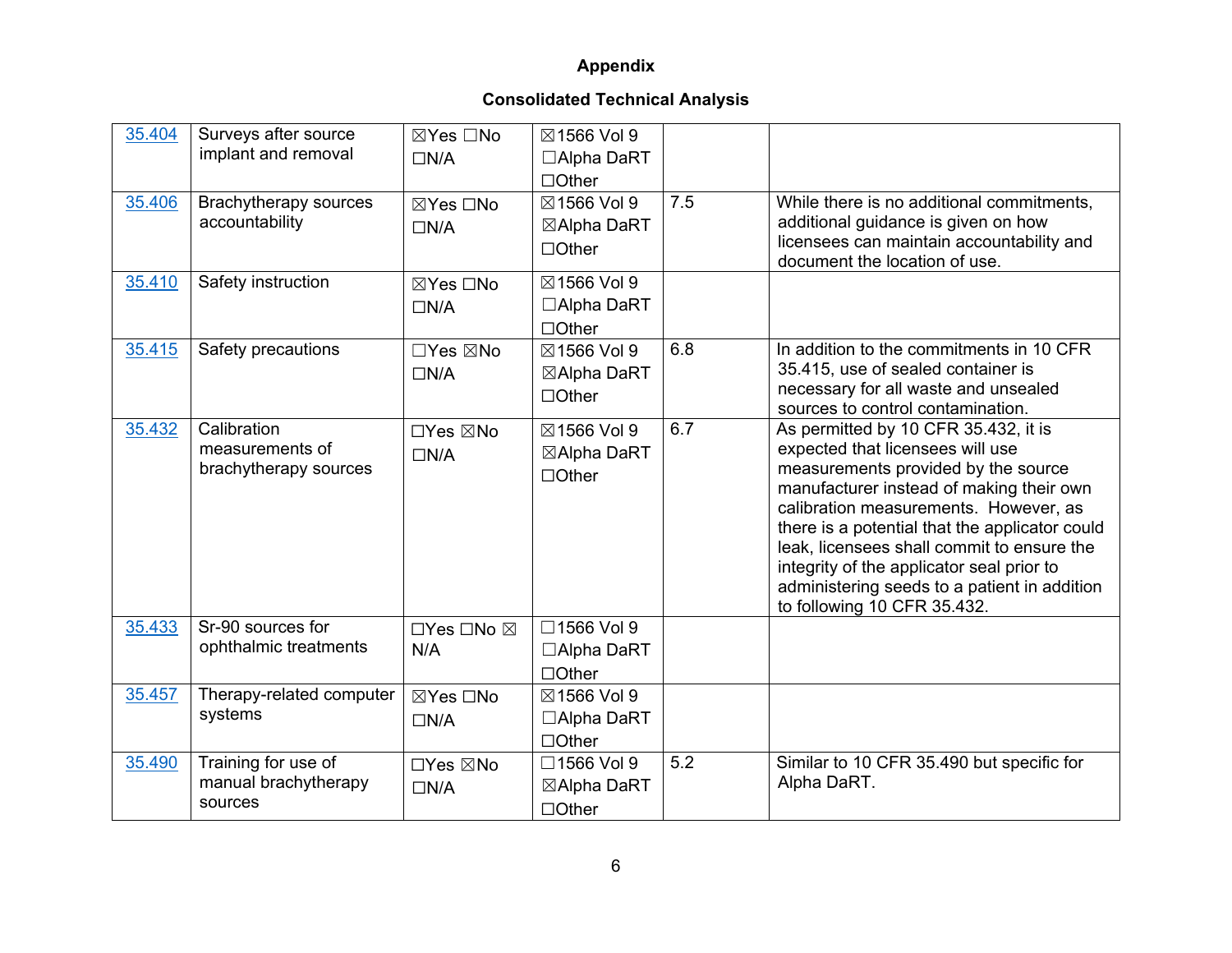| 35.491  | Training for ophthalmic<br>use of Sr-90                                                                         | □Yes □No ⊠<br>N/A      | □1566 Vol 9<br>□Alpha DaRT<br>$\Box$ Other |     |                                                                                                                                                                                                                                        |
|---------|-----------------------------------------------------------------------------------------------------------------|------------------------|--------------------------------------------|-----|----------------------------------------------------------------------------------------------------------------------------------------------------------------------------------------------------------------------------------------|
|         | Subpart L - Records                                                                                             |                        |                                            |     |                                                                                                                                                                                                                                        |
| 35.2024 | Records of authority and<br>responsibilities for<br>radiation protection<br>programs                            | ⊠Yes □No<br>$\Box N/A$ | ⊠1566 Vol 9<br>□Alpha DaRT<br>$\Box$ Other |     |                                                                                                                                                                                                                                        |
| 35.2026 | Records of radiation<br>protection program<br>changes                                                           | □Yes ⊠No<br>$\Box N/A$ | □1566 Vol 9<br>⊠Alpha DaRT<br>$\Box$ Other | 6.9 | Records of radiation protection program<br>changes made per the commitment which<br>replaced 10 CFR 35.26 must be kept for<br>5 years similar to the requirements in<br>10 CFR 35.2026.                                                |
| 35.2040 | Records of WDs                                                                                                  | ⊠Yes □No<br>$\Box N/A$ | ⊠1566 Vol 9<br>□Alpha DaRT<br>$\Box$ Other |     |                                                                                                                                                                                                                                        |
| 35.2041 | Records for procedure for<br>administrations requiring<br>a WD                                                  | □Yes ⊠No<br>$\Box N/A$ | ⊠1566 Vol 9<br>□Alpha DaRT<br>$\Box$ Other | 6.1 | As a commitment for additional procedures<br>for administration is necessary, licensees<br>must commit to maintain a record of these<br>procedures for the duration of the license<br>similar to the requirement in 10 CFR<br>35.2041. |
| 35.2060 | Records of calibrations of<br>instruments used to<br>measure the activity of<br>unsealed byproduct<br>materials | ⊠Yes □No<br>$\Box N/A$ | ⊠1566 Vol 9<br>□Alpha DaRT<br>$\Box$ Other |     |                                                                                                                                                                                                                                        |
| 35.2061 | Records of radiation<br>survey instrument<br>calibrations                                                       | ⊠Yes □No<br>$\Box N/A$ | ⊠1566 Vol 9<br>□Alpha DaRT<br>$\Box$ Other |     |                                                                                                                                                                                                                                        |
| 35.2063 | Records of dosages of<br>unsealed byproduct<br>material for medical use                                         | □Yes □No<br>$\Box N/A$ | □1566 Vol 9<br>□Alpha DaRT<br>$\Box$ Other |     | As 10 CFR 35.63 is not required, these<br>records are not applicable for Alpha DaRT.                                                                                                                                                   |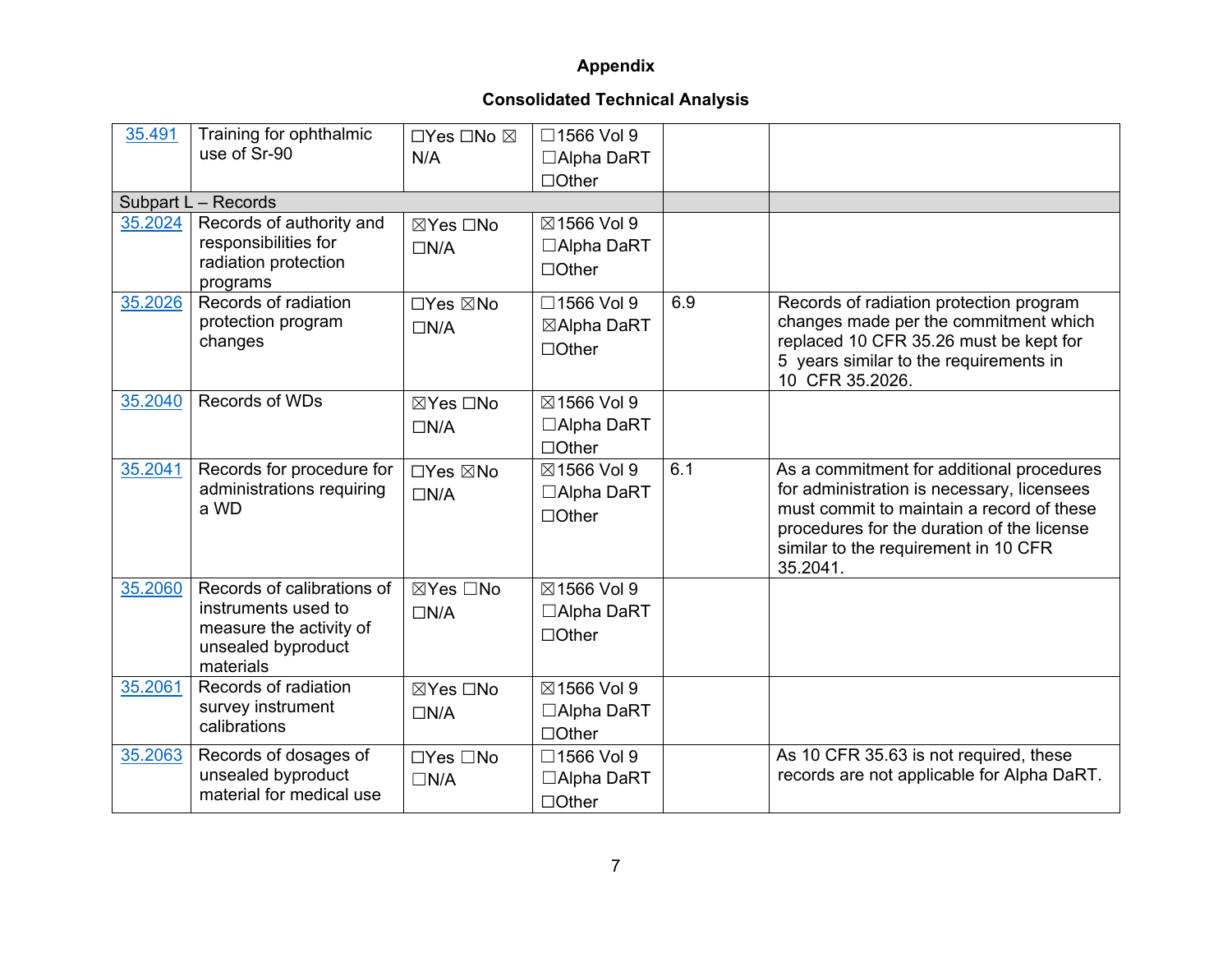| 35.2067 | Records of leaks tests<br>and inventory of sealed<br>sources and<br>brachytherapy sources                                             | ⊠Yes □No<br>$\Box N/A$ | □1566 Vol 9<br>□Alpha DaRT<br>$\Box$ Other       |     |                                                                                                                                                                |
|---------|---------------------------------------------------------------------------------------------------------------------------------------|------------------------|--------------------------------------------------|-----|----------------------------------------------------------------------------------------------------------------------------------------------------------------|
| 35.2070 | Records of surveys for<br>ambient radiation<br>exposure rate                                                                          | □Yes ⊠No<br>$\Box N/A$ | ⊠1566 Vol 9<br>□Alpha DaRT<br>$\Box$ Other       | 6.5 | In addition to 10 CFR 35.2070, licensees<br>should also keep a record in a similar<br>manner as 10 CFR 35.2070 of surveys after<br>each administration.        |
| 35.2075 | Records of the release of<br>individuals containing<br>unsealed byproduct<br>material or implants<br>containing byproduct<br>material | ⊠Yes □No<br>$\Box N/A$ | ⊠1566 Vol 9<br>$\Box$ Alpha DaRT<br>$\Box$ Other | 7.3 | See Regulatory Guide 8.39, "Release of<br><b>Patients Administered Radioactive</b><br>Materials." for more guidance.                                           |
| 35.2080 | Records of mobile<br>medical services                                                                                                 | □Yes □No ⊠<br>N/A      | □1566 Vol 9<br>$\Box$ Alpha DaRT<br>$\Box$ Other |     |                                                                                                                                                                |
| 35.2092 | Records of decay-in-<br>storage                                                                                                       | ⊠Yes □No<br>$\Box N/A$ | □1566 Vol 9<br>□Alpha DaRT<br>$\Box$ Other       |     |                                                                                                                                                                |
| 35.2204 | Records of Mo-99, Sr-82,<br>and Sr-85 concentrations                                                                                  | □Yes □No ⊠<br>N/A      | □1566 Vol 9<br>□Alpha DaRT<br>$\Box$ Other       |     |                                                                                                                                                                |
| 35.2404 | Records of surveys after<br>source implant and<br>removal                                                                             | ⊠Yes □No<br>$\Box N/A$ | ⊠1566 Vol 9<br>$\Box$ Alpha DaRT<br>$\Box$ Other |     |                                                                                                                                                                |
| 35.2406 | Records of brachytherapy<br>source accountability                                                                                     | ⊠Yes □No<br>$\Box N/A$ | ⊠1566 Vol 9<br>$\Box$ Alpha DaRT<br>$\Box$ Other | 7.5 | While there is no additional commitments,<br>additional guidance is given on how<br>licensees can maintain accountability and<br>document the location of use. |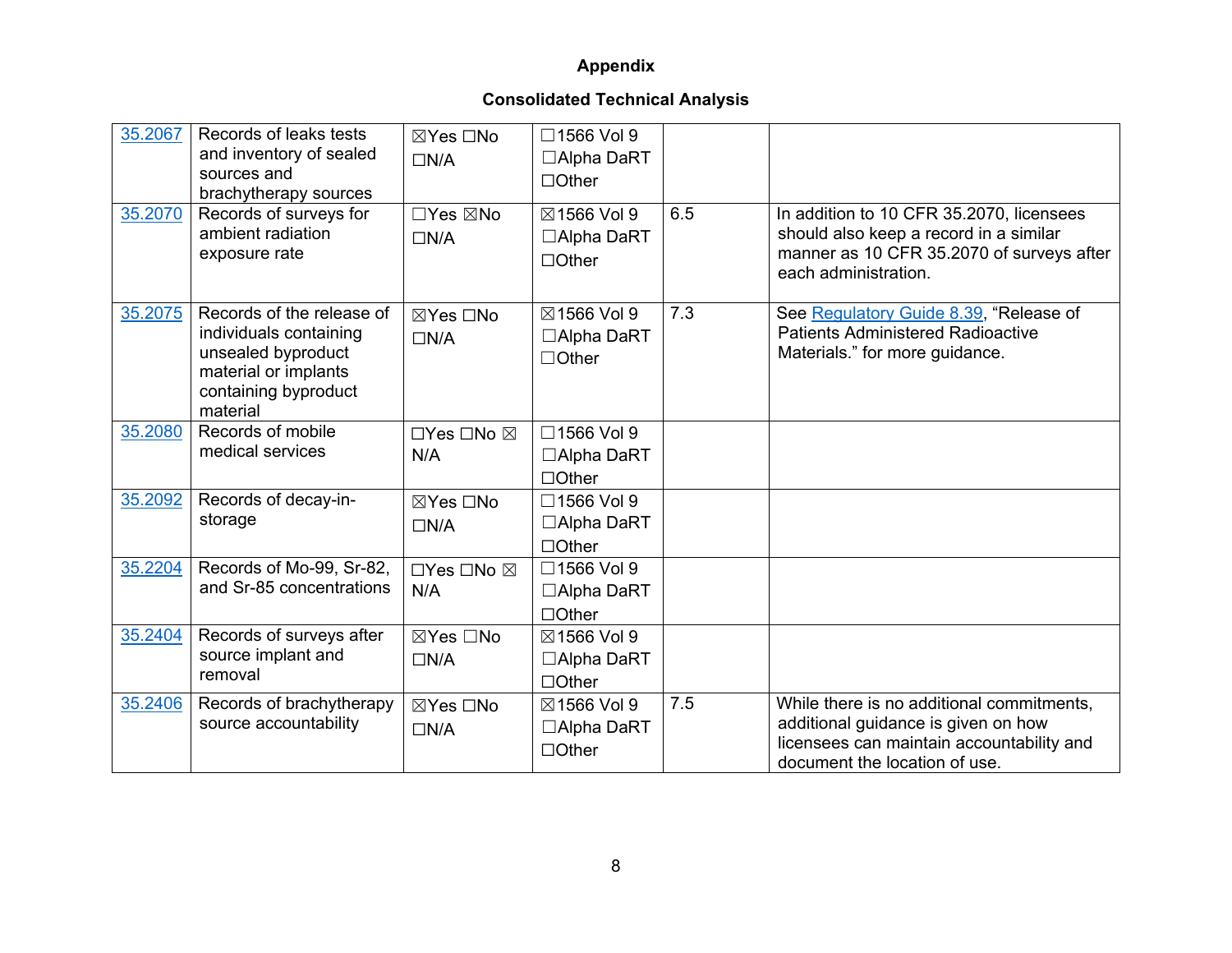| 35.2432 | Records of calibration<br>measurements of<br>brachytherapy sources                                              | ⊠Yes □No<br>$\Box N/A$ | □1566 Vol 9<br>□Alpha DaRT<br>$\Box$ Other | 6.7 |                                                                                                                                                                                                                                                                                |
|---------|-----------------------------------------------------------------------------------------------------------------|------------------------|--------------------------------------------|-----|--------------------------------------------------------------------------------------------------------------------------------------------------------------------------------------------------------------------------------------------------------------------------------|
| 35.2433 | Records of decay of Sr-<br>90 sources for<br>ophthalmic treatments                                              | □Yes □No ⊠<br>N/A      | □1566 Vol 9<br>□Alpha DaRT<br>$\Box$ Other |     |                                                                                                                                                                                                                                                                                |
|         | Subpart M - Reports                                                                                             |                        |                                            |     |                                                                                                                                                                                                                                                                                |
| 35.3045 | Report and notification of<br>a medical event                                                                   | □Yes ⊠No<br>$\Box N/A$ | □1566 Vol 9<br>□Alpha DaRT<br>$\Box$ Other | 6.2 | As Alpha DaRT seeds are unsealed<br>brachytherapy sources, not all medical<br>event criteria listed in 10 CFR 35.3045 is<br>applicable. Therefore, use of Alpha DaRT<br>needs unique medical event reporting<br>criteria such as that described in the Alpha<br>DaRT guidance. |
| 35.3047 | Report and notification of<br>a dose to an<br>embryo/fetus or a nursing<br>child                                | ⊠Yes □No<br>$\Box N/A$ | ⊠1566 Vol 9<br>□Alpha DaRT<br>$\Box$ Other |     |                                                                                                                                                                                                                                                                                |
| 35.3067 | Report of a leaking<br>source                                                                                   | □Yes □No ⊠<br>N/A      | ⊠1566 Vol 9<br>□Alpha DaRT<br>$\Box$ Other |     |                                                                                                                                                                                                                                                                                |
| 35.3204 | Report and notification for<br>an eluate exceeding<br>permissible Mo-99, Sr-<br>82, and Sr-85<br>concentrations | □Yes □No ⊠<br>N/A      | □1566 Vol 9<br>□Alpha DaRT<br>$\Box$ Other |     |                                                                                                                                                                                                                                                                                |
|         | Subpart N - Enforcement                                                                                         |                        |                                            |     |                                                                                                                                                                                                                                                                                |
| 35.4001 | <b>Violations</b>                                                                                               | ⊠Yes □No<br>$\Box N/A$ | □1566 Vol 9<br>□Alpha DaRT<br>$\Box$ Other |     |                                                                                                                                                                                                                                                                                |
| 35.4002 | <b>Criminal penalties</b>                                                                                       | ⊠Yes □No<br>$\Box N/A$ | □1566 Vol 9<br>□Alpha DaRT<br>$\Box$ Other |     |                                                                                                                                                                                                                                                                                |